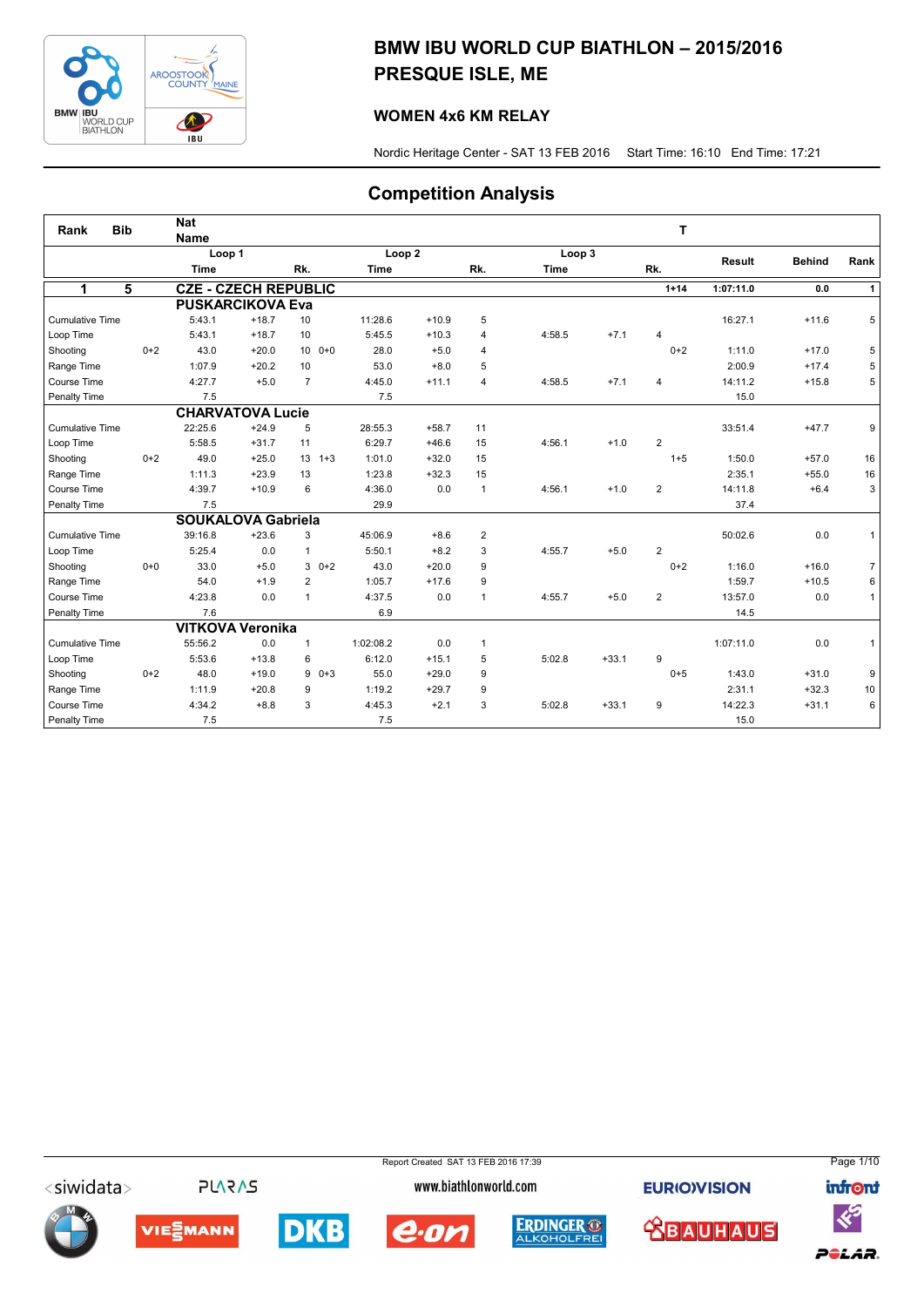| Rank                   | <b>Bib</b>  |         | <b>Nat</b><br><b>Name</b> |                         |                |                   |         |                |             |         | т              |               |               |                |
|------------------------|-------------|---------|---------------------------|-------------------------|----------------|-------------------|---------|----------------|-------------|---------|----------------|---------------|---------------|----------------|
|                        |             |         | Loop 1                    |                         |                | Loop <sub>2</sub> |         |                | Loop 3      |         |                |               |               |                |
|                        |             |         | <b>Time</b>               |                         | Rk.            | Time              |         | Rk.            | <b>Time</b> |         | Rk.            | <b>Result</b> | <b>Behind</b> | Rank           |
| $\mathbf{2}$           | $\mathbf 2$ |         | <b>UKR - UKRAINE</b>      |                         |                |                   |         |                |             |         | $0 + 12$       | 1:07:36.2     | $+25.2$       | $\mathbf{2}$   |
|                        |             |         |                           | <b>VARVYNETS Iryna</b>  |                |                   |         |                |             |         |                |               |               |                |
| <b>Cumulative Time</b> |             |         | 5:38.6                    | $+14.2$                 | $\overline{7}$ | 11:25.0           | $+7.3$  | 3              |             |         |                | 16:19.5       | $+4.0$        | $\overline{2}$ |
| Loop Time              |             |         | 5:38.6                    | $+14.2$                 | $\overline{7}$ | 5:46.4            | $+11.2$ | 5              | 4:54.5      | $+3.1$  | $\overline{2}$ |               |               |                |
| Shooting               |             | $0+1$   | 40.0                      | $+17.0$                 | 6<br>$0+1$     | 29.0              | $+6.0$  | 5              |             |         | $0 + 2$        | 1:09.0        | $+15.0$       | 4              |
| Range Time             |             |         | 1:02.7                    | $+15.0$                 | 6              | 51.6              | $+6.6$  | 3              |             |         |                | 1:54.3        | $+10.8$       | 4              |
| Course Time            |             |         | 4:28.1                    | $+5.4$                  | 8              | 4:47.5            | $+13.6$ | 6              | 4:54.5      | $+3.1$  | 2              | 14:10.1       | $+14.7$       | 3              |
| Penalty Time           |             |         | 7.8                       |                         |                | 7.3               |         |                |             |         |                | 15.1          |               |                |
|                        |             |         |                           | <b>BURDYGA Natalya</b>  |                |                   |         |                |             |         |                |               |               |                |
| <b>Cumulative Time</b> |             |         | 22:31.9                   | $+31.2$                 | $\overline{7}$ | 28:26.2           | $+29.6$ | 5              |             |         |                | 33:33.6       | $+29.9$       | 4              |
| Loop Time              |             |         | 6:12.4                    | $+45.6$                 | 15             | 5:54.3            | $+11.2$ | $\overline{4}$ | 5:07.4      | $+12.3$ | $\overline{7}$ |               |               |                |
| Shooting               |             | $0 + 3$ | 1:01.0                    | $+37.0$                 | 16<br>$0+1$    | 38.0              | $+9.0$  | 6              |             |         | $0 + 4$        | 1:39.0        | $+46.0$       | 12             |
| Range Time             |             |         | 1:23.6                    | $+36.2$                 | 15             | 1:00.9            | $+9.4$  | $\overline{7}$ |             |         |                | 2:24.5        | $+44.4$       | 12             |
| Course Time            |             |         | 4:40.8                    | $+12.0$                 | 8              | 4:45.9            | $+9.9$  | 6              | 5:07.4      | $+12.3$ | $\overline{7}$ | 14:34.1       | $+28.7$       | 6              |
| Penalty Time           |             |         | 8.0                       |                         |                | 7.5               |         |                |             |         |                | 15.5          |               |                |
|                        |             |         | <b>DZHIMA Yulija</b>      |                         |                |                   |         |                |             |         |                |               |               |                |
| <b>Cumulative Time</b> |             |         | 39:28.8                   | $+35.6$                 | 4              | 45:22.8           | $+24.5$ | $\overline{4}$ |             |         |                | 50:33.2       | $+30.6$       | 4              |
| Loop Time              |             |         | 5:55.2                    | $+29.8$                 | 9              | 5:54.0            | $+12.1$ | 4              | 5:10.4      | $+19.7$ | 5              |               |               |                |
| Shooting               |             | $0+1$   | 42.0                      | $+14.0$                 | $0+0$<br>9     | 32.0              | $+9.0$  | 6              |             |         | $0+1$          | 1:14.0        | $+14.0$       | 6              |
| Range Time             |             |         | 1:03.5                    | $+11.4$                 | 8              | 55.7              | $+7.6$  | 6              |             |         |                | 1:59.2        | $+10.0$       | 5              |
| Course Time            |             |         | 4:43.8                    | $+20.0$                 | 8              | 4:49.9            | $+12.4$ | 5              | 5:10.4      | $+19.7$ | 5              | 14:44.1       | $+47.1$       | 5              |
| Penalty Time           |             |         | 7.9                       |                         |                | 8.4               |         |                |             |         |                | 16.3          |               |                |
|                        |             |         |                           | <b>PIDHRUSHNA Olena</b> |                |                   |         |                |             |         |                |               |               |                |
| <b>Cumulative Time</b> |             |         | 56:50.1                   | $+53.9$                 | 5              | 1:03:06.5         | $+58.3$ | $\overline{4}$ |             |         |                | 1:07:36.2     | $+25.2$       | $\overline{2}$ |
| Loop Time              |             |         | 6:16.9                    | $+37.1$                 | 11             | 6:16.4            | $+19.5$ | 8              | 4:29.7      | 0.0     | 1              |               |               |                |
| Shooting               |             | $0 + 2$ | 1:00.0                    | $+31.0$                 | $140+3$        | 1:01.0            | $+35.0$ | 13             |             |         | $0 + 5$        | 2:01.0        | $+49.0$       | 13             |
| Range Time             |             |         | 1:21.5                    | $+30.4$                 | 14             | 1:23.1            | $+33.6$ | 12             |             |         |                | 2:44.6        | $+45.8$       | 13             |
| Course Time            |             |         | 4:47.6                    | $+22.2$                 | 10             | 4:45.8            | $+2.6$  | 4              | 4:29.7      | 0.0     | $\mathbf{1}$   | 14:03.1       | $+11.9$       | 3              |
| Penalty Time           |             |         | 7.8                       |                         |                | 7.5               |         |                |             |         |                | 15.3          |               |                |

| 3                      | 3       |                         | <b>GER - GERMANY</b>    |                |           |         |                |        |         | $1 + 7$      | 1:07:36.4 | $+25.4$ | 3 <sup>1</sup> |
|------------------------|---------|-------------------------|-------------------------|----------------|-----------|---------|----------------|--------|---------|--------------|-----------|---------|----------------|
|                        |         | <b>PREUSS Franziska</b> |                         |                |           |         |                |        |         |              |           |         |                |
| <b>Cumulative Time</b> |         | 5:24.4                  | 0.0                     | $\overline{1}$ | 11:19.9   | $+2.2$  | 2              |        |         |              | 16:20.6   | $+5.1$  | 3 <sup>1</sup> |
| Loop Time              |         | 5:24.4                  | 0.0                     | $\overline{1}$ | 5:55.5    | $+20.3$ | $\overline{7}$ | 5:00.7 | $+9.3$  | 5            |           |         |                |
| Shooting               | $0 + 0$ | 24.0                    | $+1.0$                  | $20+1$         | 32.0      | $+9.0$  | 8              |        |         | $0+1$        | 56.0      | $+2.0$  | $\overline{2}$ |
| Range Time             |         | 48.5                    | $+0.8$                  | $\overline{2}$ | 57.0      | $+12.0$ | 8              |        |         |              | 1:45.5    | $+2.0$  | $\mathbf{2}$   |
| Course Time            |         | 4:28.3                  | $+5.6$                  | 9              | 4:50.7    | $+16.8$ | 8              | 5:00.7 | $+9.3$  | 5            | 14:19.7   | $+24.3$ | 7 <sup>1</sup> |
| Penalty Time           |         | 7.6                     |                         |                | 7.8       |         |                |        |         |              | 15.4      |         |                |
|                        |         | <b>KUMMER Luise</b>     |                         |                |           |         |                |        |         |              |           |         |                |
| <b>Cumulative Time</b> |         | 22:00.7                 | 0.0                     | $\mathbf{1}$   | 27:56.6   | 0.0     | $\mathbf{1}$   |        |         |              | 33:17.7   | $+14.0$ | 2              |
| Loop Time              |         | 5:40.1                  | $+13.3$                 | 4              | 5:55.9    | $+12.8$ | $\overline{7}$ | 5:21.1 | $+26.0$ | 13           |           |         |                |
| Shooting               | $0 + 0$ | 25.0                    | $+1.0$                  | $20+1$         | 31.0      | $+2.0$  | $\overline{2}$ |        |         | $0+1$        | 56.0      | $+3.0$  | 2              |
| Range Time             |         | 47.4                    | 0.0                     | $\overline{1}$ | 53.7      | $+2.2$  | 2              |        |         |              | 1:41.1    | $+1.0$  | 2              |
| Course Time            |         | 4:44.4                  | $+15.6$                 | 10             | 4:53.6    | $+17.6$ | 10             | 5:21.1 | $+26.0$ | 13           | 14:59.1   | $+53.7$ | 12             |
| Penalty Time           |         | 8.3                     |                         |                | 8.6       |         |                |        |         |              | 16.9      |         |                |
|                        |         |                         | <b>GOESSNER Miriam</b>  |                |           |         |                |        |         |              |           |         |                |
| <b>Cumulative Time</b> |         | 39:14.7                 | $+21.5$                 | $\overline{2}$ | 45:53.6   | $+55.3$ | 6              |        |         |              | 50:44.3   | $+41.7$ | 5              |
| Loop Time              |         | 5:57.0                  | $+31.6$                 | 10             | 6:38.9    | $+57.0$ | 16             | 4:50.7 | 0.0     | 1            |           |         |                |
| Shooting               | $0+1$   | 52.0                    | $+24.0$                 | 11<br>$1 + 3$  | 1:06.0    | $+43.0$ | 15             |        |         | $1+4$        | 1:58.0    | $+58.0$ | 13             |
| Range Time             |         | 1:15.9                  | $+23.8$                 | 10             | 1:29.9    | $+41.8$ | 16             |        |         |              | 2:45.8    | $+56.6$ | 13             |
| Course Time            |         | 4:33.1                  | $+9.3$                  | 2              | 4:40.3    | $+2.8$  | 2              | 4:50.7 | 0.0     | $\mathbf{1}$ | 14:04.1   | $+7.1$  | 2              |
| Penalty Time           |         | 8.0                     |                         |                | 28.7      |         |                |        |         |              | 36.7      |         |                |
|                        |         |                         | <b>HORCHLER Karolin</b> |                |           |         |                |        |         |              |           |         |                |
| <b>Cumulative Time</b> |         | 56:39.7                 | $+43.5$                 | 3              | 1:02:36.6 | $+28.4$ | $\overline{2}$ |        |         |              | 1:07:36.4 | $+25.4$ | 3              |
| Loop Time              |         | 5:55.4                  | $+15.6$                 | $\overline{7}$ | 5:56.9    | 0.0     | $\mathbf{1}$   | 4:59.8 | $+30.1$ | 8            |           |         |                |
| Shooting               | $0+1$   | 43.0                    | $+14.0$                 | $60+0$         | 30.0      | $+4.0$  | $\overline{2}$ |        |         | $0+1$        | 1:13.0    | $+1.0$  | $\overline{c}$ |
| Range Time             |         | 1:06.3                  | $+15.2$                 | $\overline{7}$ | 52.5      | $+3.0$  | 2              |        |         |              | 1:58.8    | 0.0     | 1              |
| Course Time            |         | 4:41.8                  | $+16.4$                 | $\overline{7}$ | 4:57.4    | $+14.2$ | 9              | 4:59.8 | $+30.1$ | 8            | 14:39.0   | $+47.8$ | 9 <sup>1</sup> |
| Penalty Time           |         | 7.3                     |                         |                | 7.0       |         |                |        |         |              | 14.3      |         |                |

Report Created SAT 13 FEB 2016 17:39 Page 2/10<siwidata> **PLARAS** www.biathlonworld.com **EURIOVISION infront**  $\ll$ **DKB ERDINGER ® <u> XBAUHAUS</u>** VIESMANN e.on POLAR.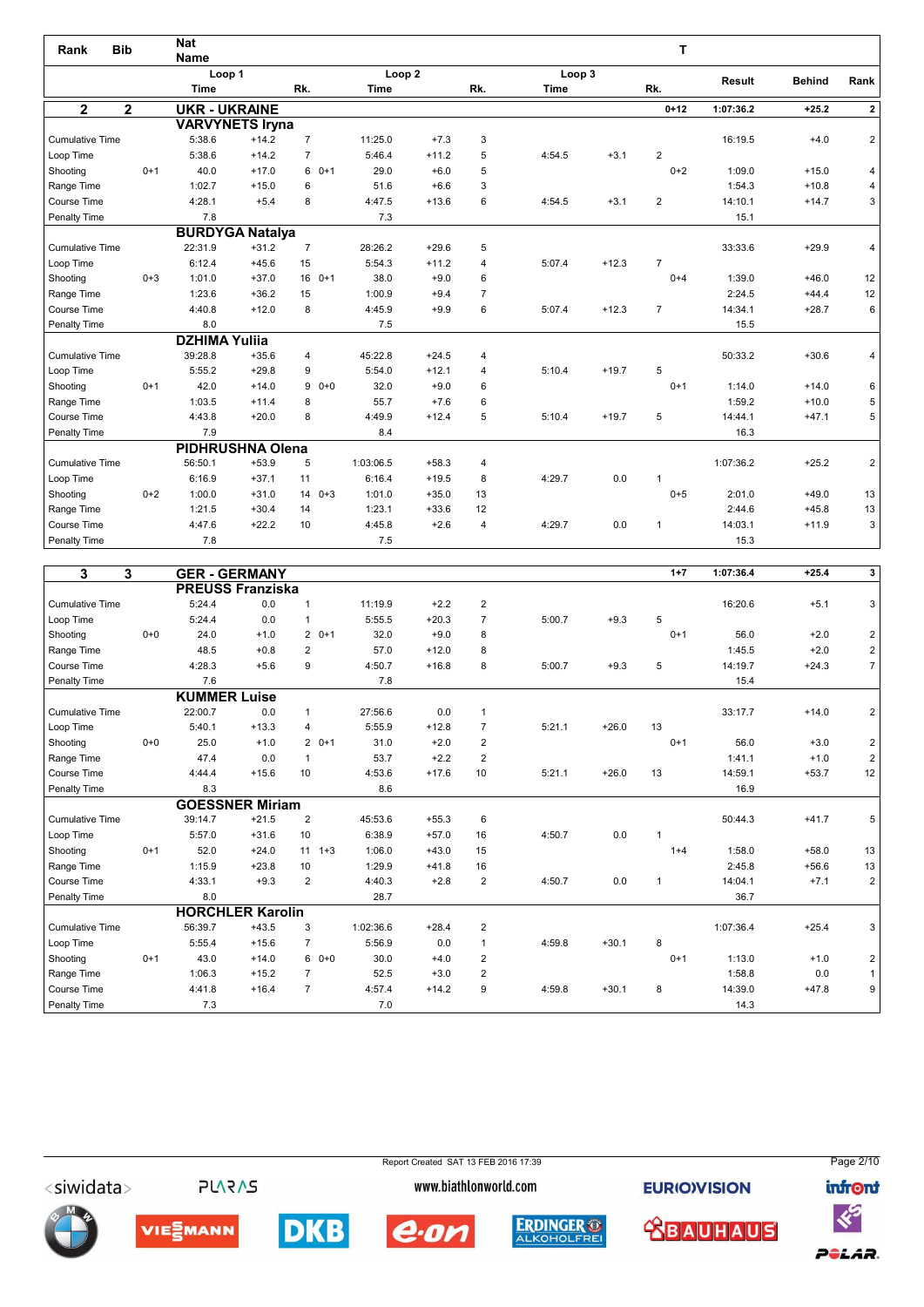| Rank                   | <b>Bib</b> | <b>Nat</b><br><b>Name</b> |             |                            |                |                   |         |                |             |         | т              |               |               |                |
|------------------------|------------|---------------------------|-------------|----------------------------|----------------|-------------------|---------|----------------|-------------|---------|----------------|---------------|---------------|----------------|
|                        |            |                           | Loop 1      |                            |                | Loop <sub>2</sub> |         |                | Loop 3      |         |                | <b>Result</b> | <b>Behind</b> | Rank           |
|                        |            |                           | <b>Time</b> |                            | Rk.            | Time              |         | Rk.            | <b>Time</b> |         | Rk.            |               |               |                |
| 4                      | 8          |                           |             | <b>POL - POLAND</b>        |                |                   |         |                |             |         | $0 + 7$        | 1:07:37.0     | $+26.0$       | 4              |
|                        |            |                           |             | <b>GWIZDON Magdalena</b>   |                |                   |         |                |             |         |                |               |               |                |
| <b>Cumulative Time</b> |            |                           | 5:41.1      | $+16.7$                    | 8              | 11:26.5           | $+8.8$  | 4              |             |         |                | 16:34.3       | $+18.8$       | 6              |
| Loop Time              |            |                           | 5:41.1      | $+16.7$                    | 8              | 5:45.4            | $+10.2$ | 3              | 5:07.8      | $+16.4$ | 8              |               |               |                |
| Shooting               | $0+1$      |                           | 39.0        | $+16.0$                    | 5<br>$0 + 0$   | 27.0              | $+4.0$  | 3              |             |         | $0+1$          | 1:06.0        | $+12.0$       | 3              |
| Range Time             |            |                           | 1:01.9      | $+14.2$                    | 5              | 51.7              | $+6.7$  | 4              |             |         |                | 1:53.6        | $+10.1$       | 3              |
| Course Time            |            |                           | 4:31.7      | $+9.0$                     | 13             | 4:46.4            | $+12.5$ | 5              | 5:07.8      | $+16.4$ | 8              | 14:25.9       | $+30.5$       | 9              |
| Penalty Time           |            |                           | 7.5         |                            |                | 7.3               |         |                |             |         |                | 14.8          |               |                |
|                        |            |                           |             | <b>HOJNISZ Monika</b>      |                |                   |         |                |             |         |                |               |               |                |
| <b>Cumulative Time</b> |            |                           | 22:53.0     | $+52.3$                    | 9              | 28:55.2           | $+58.6$ | 10             |             |         |                | 34:06.8       | $+1:03.1$     | 11             |
| Loop Time              |            |                           | 6:18.7      | $+51.9$                    | 16             | 6:02.2            | $+19.1$ | 9              | 5:11.6      | $+16.5$ | 9              |               |               |                |
| Shooting               | $0 + 3$    |                           | 1:09.0      | $+45.0$                    | 17<br>$0+1$    | 39.0              | $+10.0$ | $\overline{7}$ |             |         | $0 + 4$        | 1:48.0        | $+55.0$       | 15             |
| Range Time             |            |                           | 1:30.7      | $+43.3$                    | 17             | 1:02.5            | $+11.0$ | 8              |             |         |                | 2:33.2        | $+53.1$       | 15             |
| Course Time            |            |                           | 4:40.4      | $+11.6$                    | $\overline{7}$ | 4:52.3            | $+16.3$ | 9              | 5:11.6      | $+16.5$ | 9              | 14:44.3       | $+38.9$       | 8              |
| Penalty Time           |            |                           | 7.6         |                            |                | 7.4               |         |                |             |         |                | 15.0          |               |                |
|                        |            |                           |             | <b>NOWAKOWSKA Weronika</b> |                |                   |         |                |             |         |                |               |               |                |
| <b>Cumulative Time</b> |            |                           | 40:00.2     | $+1:07.0$                  | 10             | 45:56.0           | $+57.7$ | $\overline{7}$ |             |         |                | 51:08.3       | $+1:05.7$     | 6              |
| Loop Time              |            |                           | 5:53.4      | $+28.0$                    | 8              | 5:55.8            | $+13.9$ | 5              | 5:12.3      | $+21.6$ | $\overline{7}$ |               |               |                |
| Shooting               | $0 + 0$    |                           | 33.0        | $+5.0$                     | $30+0$         | 30.0              | $+7.0$  | $\overline{4}$ |             |         | $0 + 0$        | 1:03.0        | $+3.0$        | 3              |
| Range Time             |            |                           | 58.4        | $+6.3$                     | $\overline{4}$ | 53.1              | $+5.0$  | 3              |             |         |                | 1:51.5        | $+2.3$        | $\overline{2}$ |
| Course Time            |            |                           | 4:47.7      | $+23.9$                    | 11             | 4:55.4            | $+17.9$ | 8              | 5:12.3      | $+21.6$ | $\overline{7}$ | 14:55.4       | $+58.4$       | 8              |
| Penalty Time           |            |                           | 7.3         |                            |                | 7.3               |         |                |             |         |                | 14.6          |               |                |
|                        |            |                           |             | <b>GUZIK Krystyna</b>      |                |                   |         |                |             |         |                |               |               |                |
| <b>Cumulative Time</b> |            |                           | 56:48.1     | $+51.9$                    | $\overline{4}$ | 1:03:00.2         | $+52.0$ | 3              |             |         |                | 1:07:37.0     | $+26.0$       | 4              |
| Loop Time              |            |                           | 5:39.8      | 0.0                        | $\mathbf{1}$   | 6:12.1            | $+15.2$ | 6              | 4:36.8      | $+7.1$  | $\overline{2}$ |               |               |                |
| Shooting               | $0 + 0$    |                           | 29.0        | 0.0                        | $10+2$         | 54.0              | $+28.0$ | 8              |             |         | $0 + 2$        | 1:23.0        | $+11.0$       | 4              |
| Range Time             |            |                           | 51.1        | 0.0                        | $\mathbf{1}$   | 1:17.4            | $+27.9$ | $\overline{7}$ |             |         |                | 2:08.5        | $+9.7$        | 4              |
| Course Time            |            |                           | 4:40.7      | $+15.3$                    | 5              | 4:47.0            | $+3.8$  | 5              | 4:36.8      | $+7.1$  | $\overline{2}$ | 14:04.5       | $+13.3$       | 4              |
| Penalty Time           |            |                           | 8.0         |                            |                | 7.7               |         |                |             |         |                | 15.7          |               |                |

| 5<br>1                 |         | <b>ITA - ITALY</b>   |                            |                |           |           |                |        |         | $1 + 12$       | 1:07:58.5 | $+47.5$   | 5               |
|------------------------|---------|----------------------|----------------------------|----------------|-----------|-----------|----------------|--------|---------|----------------|-----------|-----------|-----------------|
|                        |         | <b>VITTOZZI Lisa</b> |                            |                |           |           |                |        |         |                |           |           |                 |
| <b>Cumulative Time</b> |         | 5:52.1               | $+27.7$                    | 12             | 11:37.0   | $+19.3$   | 8              |        |         |                | 16:45.0   | $+29.5$   | 8 <sup>1</sup>  |
| Loop Time              |         | 5:52.1               | $+27.7$                    | 12             | 5:44.9    | $+9.7$    | 2              | 5:08.0 | $+16.6$ | 9              |           |           |                 |
| Shooting               | $0+2$   | 56.0                 | $+33.0$                    | 14<br>$0+0$    | 23.0      | 0.0       | $\mathbf{1}$   |        |         | $0+2$          | 1:19.0    | $+25.0$   | 6               |
| Range Time             |         | 1:18.6               | $+30.9$                    | 14             | 46.2      | $+1.2$    | 2              |        |         |                | 2:04.8    | $+21.3$   | 7 <sup>1</sup>  |
| Course Time            |         | 4:25.1               | $+2.4$                     | 5              | 4:51.2    | $+17.3$   | 9              | 5:08.0 | $+16.6$ | 9              | 14:24.3   | $+28.9$   | 8 <sup>1</sup>  |
| Penalty Time           |         | 8.4                  |                            |                | 7.5       |           |                |        |         |                | 15.9      |           |                 |
|                        |         |                      | <b>OBERHOFER Karin</b>     |                |           |           |                |        |         |                |           |           |                 |
| <b>Cumulative Time</b> |         | 22:28.6              | $+27.9$                    | 6              | 28:16.1   | $+19.5$   | 3              |        |         |                | 33:19.2   | $+15.5$   | 3 <sup>1</sup>  |
| Loop Time              |         | 5:43.6               | $+16.8$                    | 6              | 5:47.5    | $+4.4$    | $\overline{2}$ | 5:03.1 | $+8.0$  | 4              |           |           |                 |
| Shooting               | $0+1$   | 43.0                 | $+19.0$                    | $110+0$        | 35.0      | $+6.0$    | 3              |        |         | $0+1$          | 1:18.0    | $+25.0$   | 7 <sup>1</sup>  |
| Range Time             |         | 1:06.8               | $+19.4$                    | 11             | 56.4      | $+4.9$    | 3              |        |         |                | 2:03.2    | $+23.1$   | 7 <sup>1</sup>  |
| Course Time            |         | 4:29.8               | $+1.0$                     | 2              | 4:44.5    | $+8.5$    | 5              | 5:03.1 | $+8.0$  | $\overline{4}$ | 14:17.4   | $+12.0$   | 4 <sup>1</sup>  |
| Penalty Time           |         | 7.0                  |                            |                | 6.6       |           |                |        |         |                | 13.6      |           |                 |
|                        |         |                      | <b>SANFILIPPO Federica</b> |                |           |           |                |        |         |                |           |           |                 |
| <b>Cumulative Time</b> |         | 40:04.6              | $+1:11.4$                  | 12             | 46:21.5   | $+1:23.2$ | 10             |        |         |                | 51:29.8   | $+1:27.2$ | 10 <sup>1</sup> |
| Loop Time              |         | 6:45.4               | $+1:20.0$                  | 13             | 6:16.9    | $+35.0$   | 10             | 5:08.3 | $+17.6$ | $\overline{4}$ |           |           |                 |
| Shooting               | $1 + 3$ | 1:12.0               | $+44.0$                    | $150+2$        | 53.0      | $+30.0$   | 11             |        |         | $1 + 5$        | 2:05.0    | $+1:05.0$ | 15              |
| Range Time             |         | 1:35.1               | $+43.0$                    | 14             | 1:16.7    | $+28.6$   | 11             |        |         |                | 2:51.8    | $+1:02.6$ | 15              |
| Course Time            |         | 4:39.0               | $+15.2$                    | 4              | 4:52.9    | $+15.4$   | $\overline{7}$ | 5:08.3 | $+17.6$ | $\overline{4}$ | 14:40.2   | $+43.2$   | 4 <sup>1</sup>  |
| Penalty Time           |         | 31.3                 |                            |                | 7.3       |           |                |        |         |                | 38.6      |           |                 |
|                        |         |                      | <b>WIERER Dorothea</b>     |                |           |           |                |        |         |                |           |           |                 |
| <b>Cumulative Time</b> |         | 57:16.5              | $+1:20.3$                  | $\overline{7}$ | 1:03:14.1 | $+1:05.9$ | 5              |        |         |                | 1:07:58.5 | $+47.5$   | 5               |
| Loop Time              |         | 5:46.7               | $+6.9$                     | 4              | 5:57.6    | $+0.7$    | $\overline{2}$ | 4:44.4 | $+14.7$ | 4              |           |           |                 |
| Shooting               | $0+2$   | 44.0                 | $+15.0$                    | $80+2$         | 44.0      | $+18.0$   | 5              |        |         | $0 + 4$        | 1:28.0    | $+16.0$   | 7 <sup>1</sup>  |
| Range Time             |         | 1:07.1               | $+16.0$                    | 8              | 1:06.7    | $+17.2$   | 4              |        |         |                | 2:13.8    | $+15.0$   | 6               |
| Course Time            |         | 4:32.4               | $+7.0$                     | $\overline{2}$ | 4:43.7    | $+0.5$    | $\overline{2}$ | 4:44.4 | $+14.7$ | $\overline{4}$ | 14:00.5   | $+9.3$    | 2               |
| Penalty Time           |         | 7.2                  |                            |                | 7.2       |           |                |        |         |                | 14.4      |           |                 |

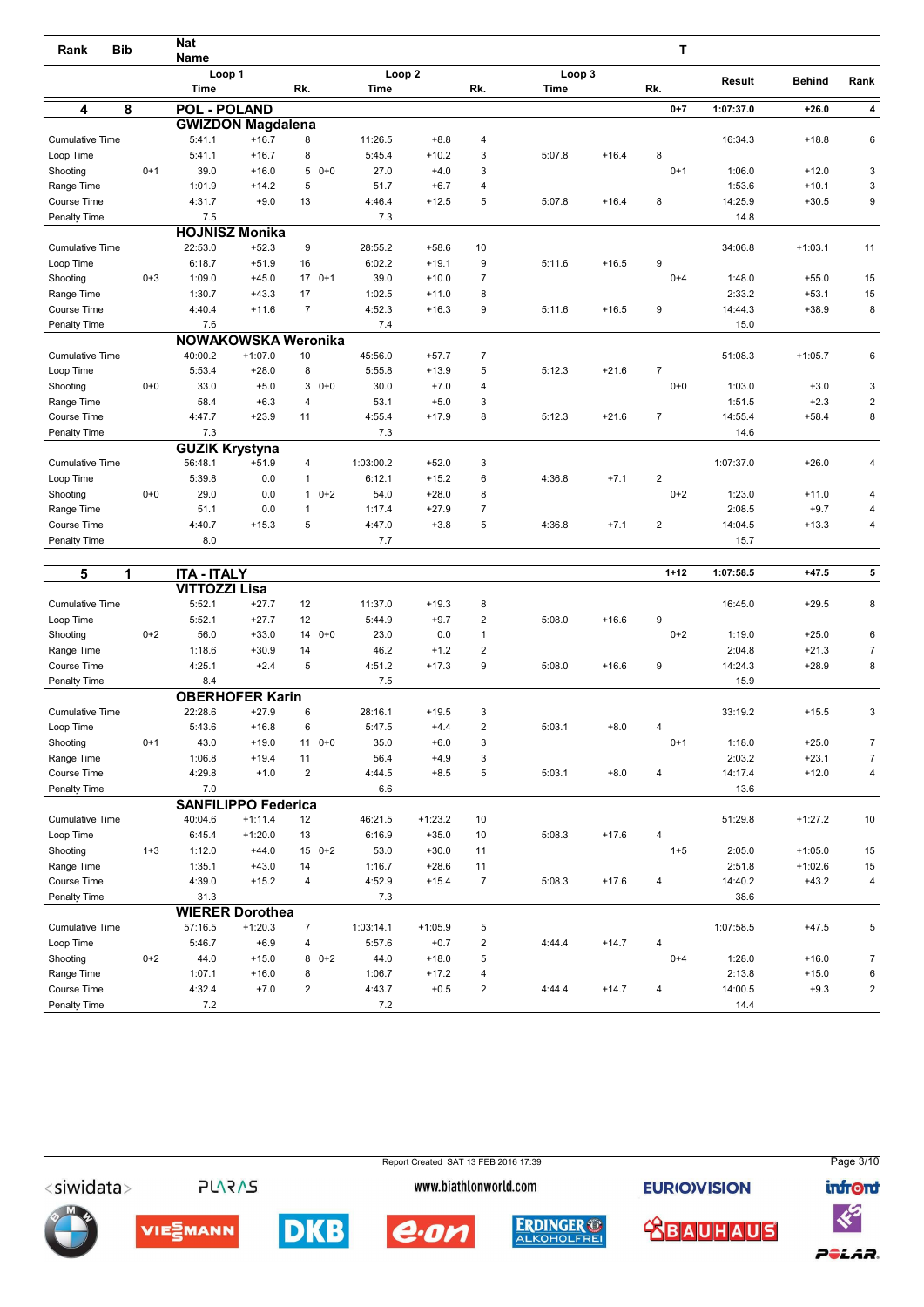| Rank                   | <b>Bib</b> | <b>Nat</b>          |                        |                |                           |           |                |                       |         | т            |               |               |                |
|------------------------|------------|---------------------|------------------------|----------------|---------------------------|-----------|----------------|-----------------------|---------|--------------|---------------|---------------|----------------|
|                        |            | <b>Name</b>         |                        |                |                           |           |                |                       |         |              |               |               |                |
|                        |            | <b>Time</b>         | Loop 1                 | Rk.            | Loop <sub>2</sub><br>Time |           | Rk.            | Loop 3<br><b>Time</b> |         | Rk.          | <b>Result</b> | <b>Behind</b> | Rank           |
|                        |            |                     |                        |                |                           |           |                |                       |         |              |               |               |                |
| 6                      | 4          | <b>FRA - FRANCE</b> |                        |                |                           |           |                |                       |         | $1 + 13$     | 1:07:59.2     | $+48.2$       | 6              |
|                        |            |                     | <b>AYMONIER Celia</b>  |                |                           |           |                |                       |         |              |               |               |                |
| <b>Cumulative Time</b> |            | 5:50.8              | $+26.4$                | 11             | 12:19.3                   | $+1:01.6$ | 12             |                       |         |              | 17:23.8       | $+1:08.3$     | 11             |
| Loop Time              |            | 5:50.8              | $+26.4$                | 11             | 6:28.5                    | $+53.3$   | 12             | 5:04.5                | $+13.1$ | 6            |               |               |                |
| Shooting               | $0+1$      | 58.0                | $+35.0$                | $0 + 3$<br>15  | 1:14.0                    | $+51.0$   | 17             |                       |         | $0 + 4$      | 2:12.0        | $+1:18.0$     | 16             |
| Range Time             |            | 1:20.9              | $+33.2$                | 15             | 1:37.5                    | $+52.5$   | 17             |                       |         |              | 2:58.4        | $+1:14.9$     | 16             |
| Course Time            |            | 4:22.7              | 0.0                    | $\mathbf{1}$   | 4:43.9                    | $+10.0$   | 3              | 5:04.5                | $+13.1$ | 6            | 14:11.1       | $+15.7$       | 4 <sup>1</sup> |
| Penalty Time           |            | 7.2                 |                        |                | 7.1                       |           |                |                       |         |              | 14.3          |               |                |
|                        |            |                     | <b>BESCOND Anais</b>   |                |                           |           |                |                       |         |              |               |               |                |
| <b>Cumulative Time</b> |            | 23:05.3             | $+1:04.6$              | 12             | 28:48.4                   | $+51.8$   | 8              |                       |         |              | 33:43.5       | $+39.8$       | 6              |
| Loop Time              |            | 5:41.5              | $+14.7$                | 5              | 5:43.1                    | 0.0       | $\mathbf{1}$   | 4:55.1                | 0.0     | 1            |               |               |                |
| Shooting               | $0+1$      | 38.0                | $+14.0$                | $70+1$         | 39.0                      | $+10.0$   | $\overline{7}$ |                       |         | $0 + 2$      | 1:17.0        | $+24.0$       | 6              |
| Range Time             |            | 1:00.4              | $+13.0$                | $\overline{7}$ | 1:00.6                    | $+9.1$    | 6              |                       |         |              | 2:01.0        | $+20.9$       | 6              |
| Course Time            |            | 4:34.2              | $+5.4$                 | 4              | 4:36.2                    | $+0.2$    | $\overline{2}$ | 4:55.1                | 0.0     | $\mathbf{1}$ | 14:05.5       | $+0.1$        | 2              |
| Penalty Time           |            | 6.9                 |                        |                | 6.3                       |           |                |                       |         |              | 13.2          |               |                |
|                        |            |                     | <b>CHEVALIER Anais</b> |                |                           |           |                |                       |         |              |               |               |                |
| <b>Cumulative Time</b> |            | 39:32.1             | $+38.9$                | 6              | 45:14.0                   | $+15.7$   | 3              |                       |         |              | 50:18.6       | $+16.0$       | $\overline{2}$ |
| Loop Time              |            | 5:48.6              | $+23.2$                | 3              | 5:41.9                    | 0.0       | $\mathbf{1}$   | 5:04.6                | $+13.9$ | 3            |               |               |                |
| Shooting               | $0+2$      | 43.0                | $+15.0$                | $1000+0$       | 24.0                      | $+1.0$    | $\overline{2}$ |                       |         | $0+2$        | 1:07.0        | $+7.0$        | 5              |
| Range Time             |            | 1:06.5              | $+14.4$                | 9              | 48.1                      | 0.0       | $\mathbf{1}$   |                       |         |              | 1:54.6        | $+5.4$        | 4 <sup>1</sup> |
| Course Time            |            | 4:34.6              | $+10.8$                | 3              | 4:45.8                    | $+8.3$    | 3              | 5:04.6                | $+13.9$ | 3            | 14:25.0       | $+28.0$       | 3 <sup>1</sup> |
| Penalty Time           |            | 7.5                 |                        |                | 8.0                       |           |                |                       |         |              | 15.5          |               |                |
|                        |            |                     | <b>BRAISAZ Justine</b> |                |                           |           |                |                       |         |              |               |               |                |
| <b>Cumulative Time</b> |            | 57:17.6             | $+1:21.4$              | 8              | 1:03:16.6                 | $+1:08.4$ | 8              |                       |         |              | 1:07:59.2     | $+48.2$       | 6              |
| Loop Time              |            | 6:59.0              | $+1:19.2$              | 15             | 5:59.0                    | $+2.1$    | 3              | 4:42.6                | $+12.9$ | 3            |               |               |                |
| Shooting               | $1 + 3$    | 1:40.0              | $+1:11.0$              | $0+2$<br>17    | 46.0                      | $+20.0$   | 6              |                       |         | $1 + 5$      | 2:26.0        | $+1:14.0$     | 17             |
| Range Time             |            | 2:04.0              | $+1:12.9$              | 17             | 1:08.9                    | $+19.4$   | 6              |                       |         |              | 3:12.9        | $+1:14.1$     | 17             |
| Course Time            |            | 4:25.4              | 0.0                    | $\mathbf{1}$   | 4:43.2                    | 0.0       | $\overline{1}$ | 4:42.6                | $+12.9$ | 3            | 13:51.2       | 0.0           | 1              |
| Penalty Time           |            | 29.6                |                        |                | 6.9                       |           |                |                       |         |              | 36.5          |               |                |

| $\overline{7}$         | 6       | <b>RUS - RUSSIA</b> |                            |                |           |           |                |        |         | $2 + 8$        | 1:08:04.2 | $+53.2$   | $\overline{7}$ |
|------------------------|---------|---------------------|----------------------------|----------------|-----------|-----------|----------------|--------|---------|----------------|-----------|-----------|----------------|
|                        |         |                     | <b>AKIMOVA Tatiana</b>     |                |           |           |                |        |         |                |           |           |                |
| <b>Cumulative Time</b> |         | 5:35.0              | $+10.6$                    | 5              | 11:37.9   | $+20.2$   | 9              |        |         |                | 16:44.3   | $+28.8$   | $\overline{7}$ |
| Loop Time              |         | 5:35.0              | $+10.6$                    | 5              | 6:02.9    | $+27.7$   | 10             | 5:06.4 | $+15.0$ | $\overline{7}$ |           |           |                |
| Shooting               | $0+1$   | 40.0                | $+17.0$                    | $60+1$         | 44.0      | $+21.0$   | 9              |        |         | $0 + 2$        | 1:24.0    | $+30.0$   | 9              |
| Range Time             |         | 1:04.3              | $+16.6$                    | $\overline{7}$ | 1:06.8    | $+21.8$   | 9              |        |         |                | 2:11.1    | $+27.6$   | 9              |
| Course Time            |         | 4:23.3              | $+0.6$                     | $\overline{2}$ | 4:48.9    | $+15.0$   | $\overline{7}$ | 5:06.4 | $+15.0$ | $\overline{7}$ | 14:18.6   | $+23.2$   | 6              |
| Penalty Time           |         | 7.4                 |                            |                | 7.2       |           |                |        |         |                | 14.6      |           |                |
|                        |         |                     | <b>YURLOVA Ekaterina</b>   |                |           |           |                |        |         |                |           |           |                |
| <b>Cumulative Time</b> |         | 22:11.1             | $+10.4$                    | 3              | 28:06.7   | $+10.1$   | $\overline{2}$ |        |         |                | 33:03.7   | 0.0       | $\mathbf{1}$   |
| Loop Time              |         | 5:26.8              | 0.0                        | $\mathbf{1}$   | 5:55.6    | $+12.5$   | 5              | 4:57.0 | $+1.9$  | 3              |           |           |                |
| Shooting               | $0 + 0$ | 28.0                | $+4.0$                     | $30+2$         | 45.0      | $+16.0$   | 13             |        |         | $0 + 2$        | 1:13.0    | $+20.0$   | 4              |
| Range Time             |         | 49.5                | $+2.1$                     | 3              | 1:08.4    | $+16.9$   | 13             |        |         |                | 1:57.9    | $+17.8$   | 3              |
| Course Time            |         | 4:28.8              | 0.0                        | 1              | 4:39.6    | $+3.6$    | 3              | 4:57.0 | $+1.9$  | 3              | 14:05.4   | 0.0       | $\mathbf{1}$   |
| Penalty Time           |         | 8.5                 |                            |                | 7.6       |           |                |        |         |                | 16.1      |           |                |
|                        |         |                     | <b>PODCHUFAROVA Olga</b>   |                |           |           |                |        |         |                |           |           |                |
| <b>Cumulative Time</b> |         | 38:53.2             | 0.0                        |                | 44:58.3   | 0.0       | $\mathbf{1}$   |        |         |                | 50:21.9   | $+19.3$   | 3              |
| Loop Time              |         | 5:49.5              | $+24.1$                    | 6              | 6:05.1    | $+23.2$   | $\overline{7}$ | 5:23.6 | $+32.9$ | 12             |           |           |                |
| Shooting               | $0 + 0$ | 31.0                | $+3.0$                     | $20+1$         | 33.0      | $+10.0$   | $\overline{7}$ |        |         | $0+1$          | 1:04.0    | $+4.0$    | 4              |
| Range Time             |         | 54.8                | $+2.7$                     | 3              | 57.0      | $+8.9$    | $\overline{7}$ |        |         |                | 1:51.8    | $+2.6$    | 3              |
| Course Time            |         | 4:46.5              | $+22.7$                    | 10             | 4:59.7    | $+22.2$   | 12             | 5:23.6 | $+32.9$ | 12             | 15:09.8   | $+1:12.8$ | 11             |
| Penalty Time           |         | 8.2                 |                            |                | 8.4       |           |                |        |         |                | 16.6      |           |                |
|                        |         |                     | <b>SHUMILOVA Ekaterina</b> |                |           |           |                |        |         |                |           |           |                |
| <b>Cumulative Time</b> |         | 56:07.1             | $+10.9$                    | 2              | 1:03:16.3 | $+1:08.1$ | $\overline{7}$ |        |         |                | 1:08:04.2 | $+53.2$   | $\overline{7}$ |
| Loop Time              |         | 5:45.2              | $+5.4$                     | $\overline{2}$ | 7:09.2    | $+1:12.3$ | 14             | 4:47.9 | $+18.2$ | 5              |           |           |                |
| Shooting               | $0 + 0$ | 29.0                | 0.0                        | $12+3$         | 55.0      | $+29.0$   | 9              |        |         | $2 + 3$        | 1:24.0    | $+12.0$   | 6              |
| Range Time             |         | 53.7                | $+2.6$                     | $\overline{2}$ | 1:20.4    | $+30.9$   | 10             |        |         |                | 2:14.1    | $+15.3$   | $\overline{7}$ |
| Course Time            |         | 4:42.9              | $+17.5$                    | 9              | 4:49.1    | $+5.9$    | 6              | 4:47.9 | $+18.2$ | 5              | 14:19.9   | $+28.7$   | 5              |
| Penalty Time           |         | 8.6                 |                            |                | 59.7      |           |                |        |         |                | 1:08.3    |           |                |

Report Created SAT 13 FEB 2016 17:39 Page 4/10<siwidata> **PLARAS** www.biathlonworld.com **EURIOVISION infront**  $\ll$ **DKB ERDINGER ® <u> XBAUHAUS</u>** VIESMANN e.on POLAR.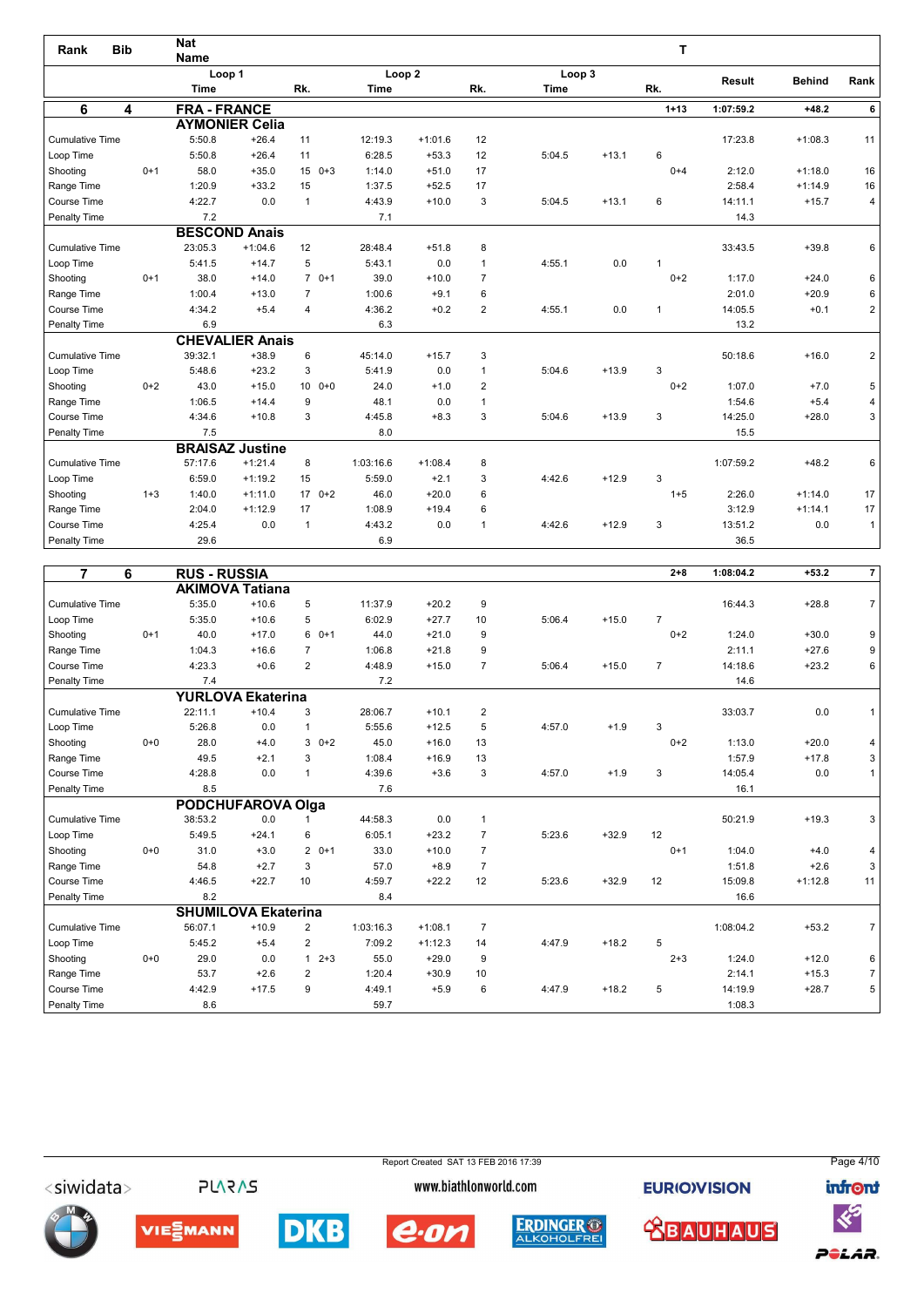| Rank                   | <b>Bib</b> |         | <b>Nat</b>                    |                         |                |           |                   |                |             |         | т       |               |               |                |
|------------------------|------------|---------|-------------------------------|-------------------------|----------------|-----------|-------------------|----------------|-------------|---------|---------|---------------|---------------|----------------|
|                        |            |         | <b>Name</b><br>Loop 1         |                         |                |           | Loop <sub>2</sub> |                | Loop 3      |         |         |               |               |                |
|                        |            |         | Time                          |                         | Rk.            | Time      |                   | Rk.            | <b>Time</b> |         | Rk.     | <b>Result</b> | <b>Behind</b> | Rank           |
|                        |            |         |                               |                         |                |           |                   |                |             |         | $0 + 5$ |               |               |                |
| 8                      | 10         |         | <b>SWE - SWEDEN</b>           |                         |                |           |                   |                |             |         |         | 1:08:06.7     | $+55.7$       | 8              |
| <b>Cumulative Time</b> |            |         | <b>PERSSON Linn</b><br>5:33.2 | $+8.8$                  |                | 12:03.4   | $+45.7$           | 11             |             |         |         | 17:25.7       |               | 12             |
| Loop Time              |            |         | 5:33.2                        | $+8.8$                  | 4<br>4         | 6:30.2    | $+55.0$           | 14             | 5:22.3      | $+30.9$ | 12      |               | $+1:10.2$     |                |
| Shooting               |            | $0+0$   | 32.0                          | $+9.0$                  | $40+2$         | 1:07.0    | $+44.0$           | 14             |             |         | $0 + 2$ | 1:39.0        | $+45.0$       | 12             |
| Range Time             |            |         | 55.3                          | $+7.6$                  | 4              | 1:30.8    | $+45.8$           | 15             |             |         |         | 2:26.1        | $+42.6$       | 12             |
| Course Time            |            |         | 4:30.2                        | $+7.5$                  | 11             | 4:52.0    | $+18.1$           | 11             | 5:22.3      | $+30.9$ | 12      | 14:44.5       | $+49.1$       | 11             |
| Penalty Time           |            |         | 7.7                           |                         |                | 7.4       |                   |                |             |         |         | 15.1          |               |                |
|                        |            |         |                               | <b>BRORSSON Mona</b>    |                |           |                   |                |             |         |         |               |               |                |
| <b>Cumulative Time</b> |            |         | 23:00.5                       | $+59.8$                 | 11             | 28:57.3   | $+1:00.7$         | 12             |             |         |         | 34:09.5       | $+1:05.8$     | 12             |
| Loop Time              |            |         | 5:34.8                        | $+8.0$                  | $\overline{2}$ | 5:56.8    | $+13.7$           | 8              | 5:12.2      | $+17.1$ | 10      |               |               |                |
| Shooting               |            | $0 + 0$ | 30.0                          | $+6.0$                  | $40+1$         | 42.0      | $+13.0$           | 10             |             |         | $0+1$   | 1:12.0        | $+19.0$       | 3              |
| Range Time             |            |         | 53.9                          | $+6.5$                  | $\overline{4}$ | 1:05.2    | $+13.7$           | 10             |             |         |         | 1:59.1        | $+19.0$       | 4              |
| Course Time            |            |         | 4:33.8                        | $+5.0$                  | 3              | 4:44.2    | $+8.2$            | $\overline{4}$ | 5:12.2      | $+17.1$ | 10      | 14:30.2       | $+24.8$       | 5              |
| Penalty Time           |            |         | 7.1                           |                         |                | 7.4       |                   |                |             |         |         | 14.5          |               |                |
|                        |            |         |                               | <b>ANDERSSON Ingela</b> |                |           |                   |                |             |         |         |               |               |                |
| <b>Cumulative Time</b> |            |         | 40:01.0                       | $+1:07.8$               | 11             | 45:48.5   | $+50.2$           | 5              |             |         |         | 51:08.7       | $+1:06.1$     | $\overline{7}$ |
| Loop Time              |            |         | 5:51.5                        | $+26.1$                 | $\overline{7}$ | 5:47.5    | $+5.6$            | 2              | 5:20.2      | $+29.5$ | 10      |               |               |                |
| Shooting               |            | $0+1$   | 37.0                          | $+9.0$                  | $60+0$         | 23.0      | 0.0               | $\mathbf{1}$   |             |         | $0+1$   | 1:00.0        | 0.0           | $\mathbf{1}$   |
| Range Time             |            |         | 1:00.3                        | $+8.2$                  | 5              | 48.9      | $+0.8$            | 2              |             |         |         | 1:49.2        | 0.0           | 1              |
| Course Time            |            |         | 4:43.7                        | $+19.9$                 | $\overline{7}$ | 4:49.2    | $+11.7$           | 4              | 5:20.2      | $+29.5$ | 10      | 14:53.1       | $+56.1$       | 7 <sup>1</sup> |
| Penalty Time           |            |         | 7.5                           |                         |                | 9.4       |                   |                |             |         |         | 16.9          |               |                |
|                        |            |         | <b>NILSSON Emma</b>           |                         |                |           |                   |                |             |         |         |               |               |                |
| <b>Cumulative Time</b> |            |         | 56:54.4                       | $+58.2$                 | 6              | 1:03:14.4 | $+1:06.2$         | 6              |             |         |         | 1:08:06.7     | $+55.7$       | 8              |
| Loop Time              |            |         | 5:45.7                        | $+5.9$                  | 3              | 6:20.0    | $+23.1$           | 9              | 4:52.3      | $+22.6$ | 6       |               |               |                |
| Shooting               |            | $0 + 0$ | 31.0                          | $+2.0$                  | $30+1$         | 41.0      | $+15.0$           | $\overline{4}$ |             |         | $0+1$   | 1:12.0        | 0.0           | $\mathbf{1}$   |
| Range Time             |            |         | 56.4                          | $+5.3$                  | 4              | 1:08.0    | $+18.5$           | 5              |             |         |         | 2:04.4        | $+5.6$        | $\overline{c}$ |
| Course Time            |            |         | 4:41.2                        | $+15.8$                 | 6              | 5:03.6    | $+20.4$           | 11             | 4:52.3      | $+22.6$ | 6       | 14:37.1       | $+45.9$       | 8              |
| Penalty Time           |            |         | 8.1                           |                         |                | 8.4       |                   |                |             |         |         | 16.5          |               |                |

| 9                      | 15      | <b>AUT - AUSTRIA</b> |                            |                |           |           |                |        |         | $0 + 9$ | 1:09:11.6 | $+2:00.6$ | 9 <sup>1</sup> |
|------------------------|---------|----------------------|----------------------------|----------------|-----------|-----------|----------------|--------|---------|---------|-----------|-----------|----------------|
|                        |         | ZDOUC Dunja          |                            |                |           |           |                |        |         |         |           |           |                |
| <b>Cumulative Time</b> |         | 5:54.8               | $+30.4$                    | 13             | 11:43.4   | $+25.7$   | 10             |        |         |         | 17:08.2   | $+52.7$   | 10             |
| Loop Time              |         | 5:54.8               | $+30.4$                    | 13             | 5:48.6    | $+13.4$   | 6              | 5:24.8 | $+33.4$ | 15      |           |           |                |
| Shooting               | $0 + 3$ | 54.0                 | $+31.0$                    | 12<br>$0 + 0$  | 26.0      | $+3.0$    | 2              |        |         | $0 + 3$ | 1:20.0    | $+26.0$   | 7 <sup>1</sup> |
| Range Time             |         | 1:18.2               | $+30.5$                    | 13             | 45.0      | 0.0       | $\overline{1}$ |        |         |         | 2:03.2    | $+19.7$   | 6              |
| Course Time            |         | 4:29.5               | $+6.8$                     | 10             | 4:56.3    | $+22.4$   | 13             | 5:24.8 | $+33.4$ | 15      | 14:50.6   | $+55.2$   | 13             |
| Penalty Time           |         | 7.1                  |                            |                | 7.3       |           |                |        |         |         | 14.4      |           |                |
|                        |         |                      | <b>HAUSER Lisa Theresa</b> |                |           |           |                |        |         |         |           |           |                |
| <b>Cumulative Time</b> |         | 22:45.5              | $+44.8$                    | 8              | 28:39.2   | $+42.6$   | 6              |        |         |         | 33:44.0   | $+40.3$   | 7 <sup>1</sup> |
| Loop Time              |         | 5:37.3               | $+10.5$                    | 3              | 5:53.7    | $+10.6$   | 3              | 5:04.8 | $+9.7$  | 5       |           |           |                |
| Shooting               | $0 + 0$ | 24.0                 | 0.0                        | $10+1$         | 29.0      | 0.0       | 1              |        |         | $0+1$   | 53.0      | 0.0       | 1              |
| Range Time             |         | 48.6                 | $+1.2$                     | 2              | 51.5      | 0.0       | $\mathbf{1}$   |        |         |         | 1:40.1    | 0.0       | 1              |
| Course Time            |         | 4:41.0               | $+12.2$                    | 9              | 4:54.8    | $+18.8$   | 11             | 5:04.8 | $+9.7$  | 5       | 14:40.6   | $+35.2$   | 7 <sup>1</sup> |
| Penalty Time           |         | 7.7                  |                            |                | 7.4       |           |                |        |         |         | 15.1      |           |                |
|                        |         |                      | <b>RIEDER Christina</b>    |                |           |           |                |        |         |         |           |           |                |
| <b>Cumulative Time</b> |         | 39:31.4              | $+38.2$                    | 5              | 46:01.4   | $+1:03.1$ | 9              |        |         |         | 51:29.2   | $+1:26.6$ | 9 <sup>°</sup> |
| Loop Time              |         | 5:47.4               | $+22.0$                    | $\overline{2}$ | 6:30.0    | $+48.1$   | 11             | 5:27.8 | $+37.1$ | 15      |           |           |                |
| Shooting               | $0 + 0$ | 28.0                 | 0.0                        | $10+3$         | 54.0      | $+31.0$   | 12             |        |         | $0 + 3$ | 1:22.0    | $+22.0$   | 8              |
| Range Time             |         | 52.1                 | 0.0                        | $\overline{1}$ | 1:17.4    | $+29.3$   | 12             |        |         |         | 2:09.5    | $+20.3$   | 7 <sup>1</sup> |
| Course Time            |         | 4:48.0               | $+24.2$                    | 12             | 5:05.3    | $+27.8$   | 15             | 5:27.8 | $+37.1$ | 15      | 15:21.1   | $+1:24.1$ | 14             |
| Penalty Time           |         | 7.3                  |                            |                | 7.3       |           |                |        |         |         | 14.6      |           |                |
|                        |         |                      | <b>HOFFMANN Susanne</b>    |                |           |           |                |        |         |         |           |           |                |
| <b>Cumulative Time</b> |         | 57:22.1              | $+1:25.9$                  | 9              | 1:03:55.4 | $+1:47.2$ | 9              |        |         |         | 1:09:11.6 | $+2:00.6$ | 9              |
| Loop Time              |         | 5:52.9               | $+13.1$                    | 5              | 6:33.3    | $+36.4$   | 10             | 5:16.2 | $+46.5$ | 12      |           |           |                |
| Shooting               | $0 + 0$ | 31.0                 | $+2.0$                     | $30+2$         | 52.0      | $+26.0$   | $\overline{7}$ |        |         | $0+2$   | 1:23.0    | $+11.0$   | 4              |
| Range Time             |         | 55.0                 | $+3.9$                     | 3              | 1:18.0    | $+28.5$   | 8              |        |         |         | 2:13.0    | $+14.2$   | 5 <sup>1</sup> |
| Course Time            |         | 4:49.9               | $+24.5$                    | 11             | 5:07.0    | $+23.8$   | 13             | 5:16.2 | $+46.5$ | 12      | 15:13.1   | $+1:21.9$ | 12             |
| Penalty Time           |         | 8.0                  |                            |                | 8.3       |           |                |        |         |         | 16.3      |           |                |

Report Created SAT 13 FEB 2016 17:39 Page 5/10<siwidata> **PLARAS** www.biathlonworld.com **EURIOVISION infront**  $\ll$ **DKB ERDINGER ® <u> XBAUHAUS</u>** VIESMANN e.on POLAR.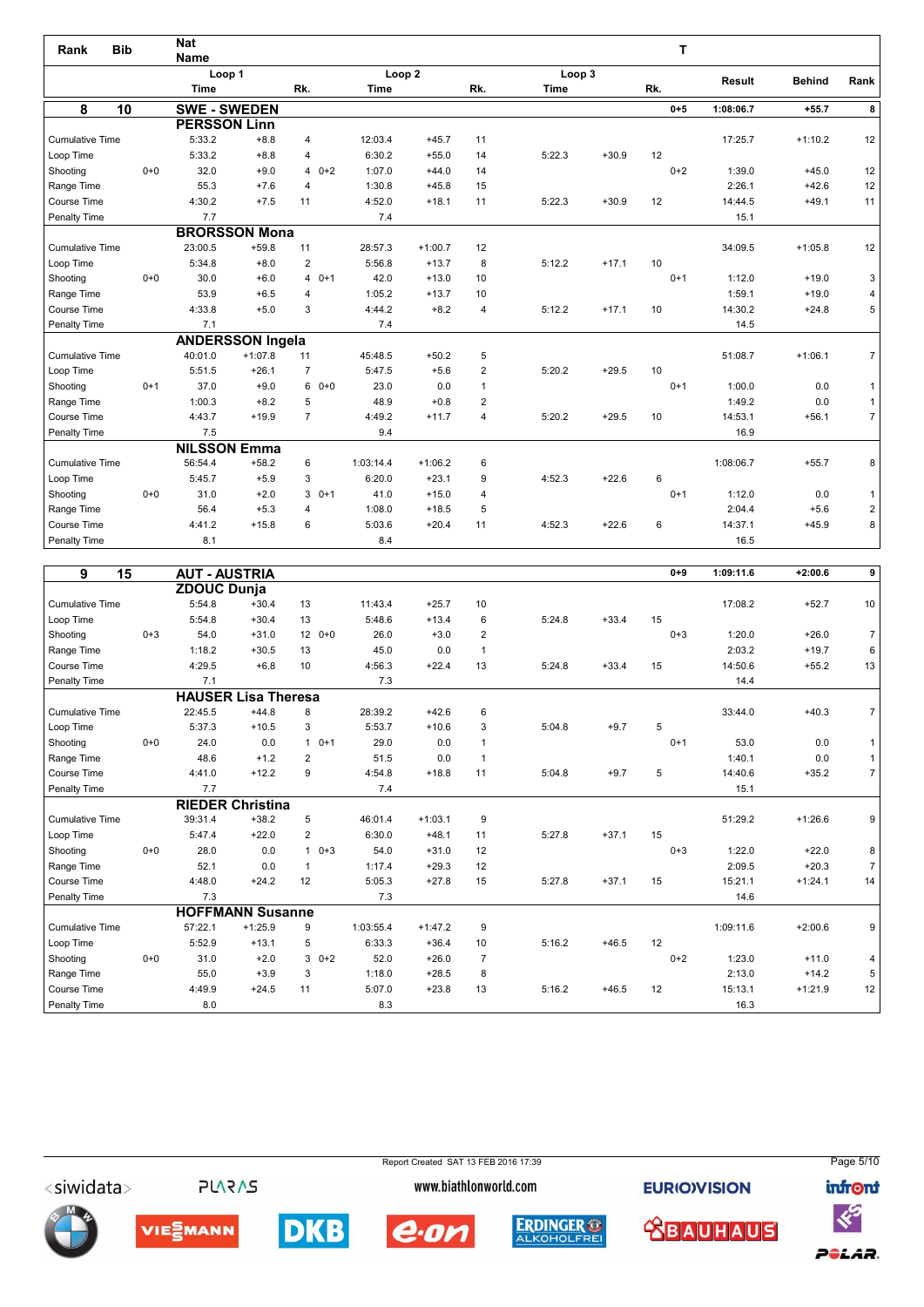| Rank                   | <b>Bib</b> | <b>Nat</b><br><b>Name</b> |                             |                |           |                   |                |             |         | т              |               |               |                |
|------------------------|------------|---------------------------|-----------------------------|----------------|-----------|-------------------|----------------|-------------|---------|----------------|---------------|---------------|----------------|
|                        |            |                           | Loop 1                      |                |           | Loop <sub>2</sub> |                | Loop 3      |         |                |               |               |                |
|                        |            | <b>Time</b>               |                             | Rk.            | Time      |                   | Rk.            | <b>Time</b> |         | Rk.            | <b>Result</b> | <b>Behind</b> | Rank           |
| 10                     | 14         | <b>USA - USA</b>          |                             |                |           |                   |                |             |         | $1 + 12$       | 1:09:23.4     | $+2:12.4$     | 10             |
|                        |            |                           | <b>DUNKLEE Susan</b>        |                |           |                   |                |             |         |                |               |               |                |
| <b>Cumulative Time</b> |            | 5:35.1                    | $+10.7$                     | 6              | 11:35.2   | $+17.5$           | $\overline{7}$ |             |         |                | 16:26.6       | $+11.1$       | 4              |
| Loop Time              |            | 5:35.1                    | $+10.7$                     | 6              | 6:00.1    | $+24.9$           | 8              | 4:51.4      | 0.0     | 1              |               |               |                |
| Shooting               | $0+1$      | 42.0                      | $+19.0$                     | $80+2$         | 48.0      | $+25.0$           | 11             |             |         | $0 + 3$        | 1:30.0        | $+36.0$       | 10             |
| Range Time             |            | 1:05.0                    | $+17.3$                     | 8              | 1:12.7    | $+27.7$           | 11             |             |         |                | 2:17.7        | $+34.2$       | 10             |
| Course Time            |            | 4:23.5                    | $+0.8$                      | 3              | 4:40.5    | $+6.6$            | $\overline{2}$ | 4:51.4      | 0.0     | $\overline{1}$ | 13:55.4       | 0.0           | $\mathbf{1}$   |
| Penalty Time           |            | 6.6                       |                             |                | 6.9       |                   |                |             |         |                | 13.5          |               |                |
|                        |            |                           | <b>DREISSIGACKER Hannah</b> |                |           |                   |                |             |         |                |               |               |                |
| <b>Cumulative Time</b> |            | 22:21.9                   | $+21.2$                     | 4              | 28:40.3   | $+43.7$           | $\overline{7}$ |             |         |                | 33:45.6       | $+41.9$       | 8              |
| Loop Time              |            | 5:55.3                    | $+28.5$                     | 8              | 6:18.4    | $+35.3$           | 13             | 5:05.3      | $+10.2$ | 6              |               |               |                |
| Shooting               | $0+1$      | 36.0                      | $+12.0$                     | $60+2$         | 50.0      | $+21.0$           | 14             |             |         | $0 + 3$        | 1:26.0        | $+33.0$       | 9              |
| Range Time             |            | 59.8                      | $+12.4$                     | 6              | 1:15.0    | $+23.5$           | 14             |             |         |                | 2:14.8        | $+34.7$       | 10             |
| Course Time            |            | 4:47.4                    | $+18.6$                     | 13             | 4:55.2    | $+19.2$           | 12             | 5:05.3      | $+10.2$ | 6              | 14:47.9       | $+42.5$       | 11             |
| Penalty Time           |            | 8.1                       |                             |                | 8.2       |                   |                |             |         |                | 16.3          |               |                |
|                        |            | <b>EGAN Clare</b>         |                             |                |           |                   |                |             |         |                |               |               |                |
| <b>Cumulative Time</b> |            | 39:34.6                   | $+41.4$                     | $\overline{7}$ | 46:34.5   | $+1:36.2$         | 12             |             |         |                | 51:53.2       | $+1:50.6$     | 12             |
| Loop Time              |            | 5:49.0                    | $+23.6$                     | $\overline{4}$ | 6:59.9    | $+1:18.0$         | 17             | 5:18.7      | $+28.0$ | 9              |               |               |                |
| Shooting               | $0 + 0$    | 38.0                      | $+10.0$                     | $1 + 3$<br>8   | 1:12.0    | $+49.0$           | 17             |             |         | $1 + 3$        | 1:50.0        | $+50.0$       | 12             |
| Range Time             |            | 1:01.7                    | $+9.6$                      | 6              | 1:36.7    | $+48.6$           | 17             |             |         |                | 2:38.4        | $+49.2$       | 11             |
| Course Time            |            | 4:40.0                    | $+16.2$                     | 6              | 4:51.0    | $+13.5$           | 6              | 5:18.7      | $+28.0$ | 9              | 14:49.7       | $+52.7$       | 6              |
| Penalty Time           |            | 7.3                       |                             |                | 32.2      |                   |                |             |         |                | 39.5          |               |                |
|                        |            |                           | <b>COOK Annelies</b>        |                |           |                   |                |             |         |                |               |               |                |
| <b>Cumulative Time</b> |            | 57:48.6                   | $+1:52.4$                   | 11             | 1:04:24.0 | $+2:15.8$         | 10             |             |         |                | 1:09:23.4     | $+2:12.4$     | 10             |
| Loop Time              |            | 5:55.4                    | $+15.6$                     | $\overline{7}$ | 6:35.4    | $+38.5$           | 11             | 4:59.4      | $+29.7$ | $\overline{7}$ |               |               |                |
| Shooting               | $0+1$      | 43.0                      | $+14.0$                     | $60+2$         | 1:08.0    | $+42.0$           | 15             |             |         | $0 + 3$        | 1:51.0        | $+39.0$       | 11             |
| Range Time             |            | 1:06.2                    | $+15.1$                     | 6              | 1:33.4    | $+43.9$           | 15             |             |         |                | 2:39.6        | $+40.8$       | 11             |
| Course Time            |            | 4:42.2                    | $+16.8$                     | 8              | 4:55.1    | $+11.9$           | $\overline{7}$ | 4:59.4      | $+29.7$ | $\overline{7}$ | 14:36.7       | $+45.5$       | $\overline{7}$ |
| Penalty Time           |            | 7.0                       |                             |                | 6.9       |                   |                |             |         |                | 13.9          |               |                |

| 11<br>12               |         |                      | <b>KAZ - KAZAKHSTAN</b>    |                |           |           |                |        |         | $2 + 7$ | 1:10:05.8 | $+2:54.8$ | 11              |
|------------------------|---------|----------------------|----------------------------|----------------|-----------|-----------|----------------|--------|---------|---------|-----------|-----------|-----------------|
|                        |         | <b>RAIKOVA Alina</b> |                            |                |           |           |                |        |         |         |           |           |                 |
| <b>Cumulative Time</b> |         | 5:27.2               | $+2.8$                     | 2              | 11:28.6   | $+10.9$   | 5              |        |         |         | 16:51.7   | $+36.2$   | 9 <sup>°</sup>  |
| Loop Time              |         | 5:27.2               | $+2.8$                     | 2              | 6:01.4    | $+26.2$   | 9              | 5:23.1 | $+31.7$ | 13      |           |           |                 |
| Shooting               | $0 + 0$ | 24.0                 | $+1.0$                     | $20+1$         | 30.0      | $+7.0$    | 6              |        |         | $0+1$   | 54.0      | 0.0       | 1 <sup>1</sup>  |
| Range Time             |         | 48.5                 | $+0.8$                     | 2              | 55.0      | $+10.0$   | $\overline{7}$ |        |         |         | 1:43.5    | 0.0       | 1               |
| Course Time            |         | 4:31.2               | $+8.5$                     | 12             | 4:58.3    | $+24.4$   | 14             | 5:23.1 | $+31.7$ | 13      | 14:52.6   | $+57.2$   | 14              |
| Penalty Time           |         | 7.5                  |                            |                | 8.1       |           |                |        |         |         | 15.6      |           |                 |
|                        |         |                      | <b>KISTANOVA Anna</b>      |                |           |           |                |        |         |         |           |           |                 |
| <b>Cumulative Time</b> |         | 22:58.5              | $+57.8$                    | 10             | 28:54.2   | $+57.6$   | 9              |        |         |         | 34:05.7   | $+1:02.0$ | 10 <sup>°</sup> |
| Loop Time              |         | 6:06.8               | $+40.0$                    | 13             | 5:55.7    | $+12.6$   | 6              | 5:11.5 | $+16.4$ | 8       |           |           |                 |
| Shooting               | $0+1$   | 50.0                 | $+26.0$                    | $0 + 0$<br>14  | 37.0      | $+8.0$    | 5              |        |         | $0+1$   | 1:27.0    | $+34.0$   | 10              |
| Range Time             |         | 1:13.5               | $+26.1$                    | 14             | 1:00.2    | $+8.7$    | 5              |        |         |         | 2:13.7    | $+33.6$   | 9 <sup>1</sup>  |
| Course Time            |         | 4:45.4               | $+16.6$                    | 11             | 4:47.9    | $+11.9$   | $\overline{7}$ | 5:11.5 | $+16.4$ | 8       | 14:44.8   | $+39.4$   | 9 <sup>1</sup>  |
| Penalty Time           |         | 7.9                  |                            |                | 7.6       |           |                |        |         |         | 15.5      |           |                 |
|                        |         |                      | <b>USANOVA Darya</b>       |                |           |           |                |        |         |         |           |           |                 |
| <b>Cumulative Time</b> |         | 39:54.9              | $+1:01.7$                  | 9              | 46:26.2   | $+1:27.9$ | 11             |        |         |         | 51:49.1   | $+1:46.5$ | 11              |
| Loop Time              |         | 5:49.2               | $+23.8$                    | 5              | 6:31.3    | $+49.4$   | 13             | 5:22.9 | $+32.2$ | 11      |           |           |                 |
| Shooting               | $0 + 0$ | 37.0                 | $+9.0$                     | $60+2$         | 59.0      | $+36.0$   | 13             |        |         | $0+2$   | 1:36.0    | $+36.0$   | 10 <sup>1</sup> |
| Range Time             |         | 1:02.2               | $+10.1$                    | $\overline{7}$ | 1:25.7    | $+37.6$   | 14             |        |         |         | 2:27.9    | $+38.7$   | 10              |
| Course Time            |         | 4:39.0               | $+15.2$                    | 4              | 4:58.2    | $+20.7$   | 10             | 5:22.9 | $+32.2$ | 11      | 15:00.1   | $+1:03.1$ | 10 <sup>1</sup> |
| Penalty Time           |         | 8.0                  |                            |                | 7.4       |           |                |        |         |         | 15.4      |           |                 |
|                        |         |                      | <b>VISHNEVSKAYA Galina</b> |                |           |           |                |        |         |         |           |           |                 |
| <b>Cumulative Time</b> |         | 58:51.7              | $+2:55.5$                  | 12             | 1:05:01.8 | $+2:53.6$ | 11             |        |         |         | 1:10:05.8 | $+2:54.8$ | 11              |
| Loop Time              |         | 7:02.6               | $+1:22.8$                  | 16             | 6:10.1    | $+13.2$   | 4              | 5:04.0 | $+34.3$ | 10      |           |           |                 |
| Shooting               | $2 + 3$ | 1:07.0               | $+38.0$                    | $0+0$<br>15    | 37.0      | $+11.0$   | 3              |        |         | $2 + 3$ | 1:44.0    | $+32.0$   | 10              |
| Range Time             |         | 1:30.1               | $+39.0$                    | 15             | 1:00.7    | $+11.2$   | 3              |        |         |         | 2:30.8    | $+32.0$   | 9               |
| Course Time            |         | 4:38.2               | $+12.8$                    | $\overline{4}$ | 5:02.6    | $+19.4$   | 10             | 5:04.0 | $+34.3$ | 10      | 14:44.8   | $+53.6$   | 10 <sup>1</sup> |
| <b>Penalty Time</b>    |         | 54.3                 |                            |                | 6.8       |           |                |        |         |         | 1:01.1    |           |                 |

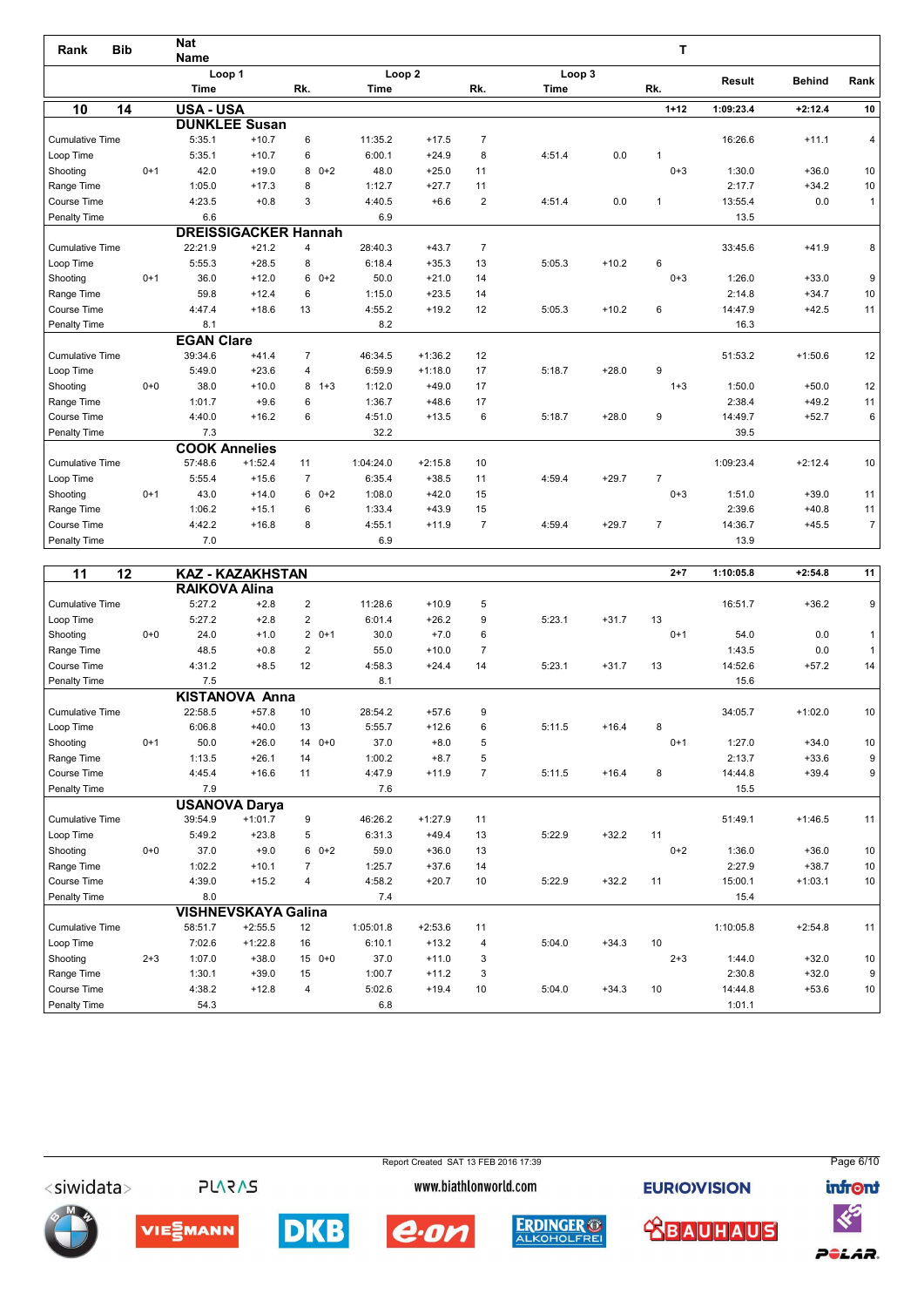| Rank                   | <b>Bib</b>      | <b>Nat</b><br><b>Name</b> |                          |                            |                   |           |                |        |         | т        |               |               |                |
|------------------------|-----------------|---------------------------|--------------------------|----------------------------|-------------------|-----------|----------------|--------|---------|----------|---------------|---------------|----------------|
|                        |                 |                           | Loop 1                   |                            | Loop <sub>2</sub> |           |                | Loop 3 |         |          |               |               |                |
|                        |                 | <b>Time</b>               |                          | Rk.                        | Time              |           | Rk.            | Time   |         | Rk.      | <b>Result</b> | <b>Behind</b> | Rank           |
| 12                     | $\overline{13}$ |                           | <b>SUI - SWITZERLAND</b> |                            |                   |           |                |        |         | $2 + 10$ | 1:10:26.7     | $+3:15.7$     | 12             |
|                        |                 |                           | <b>GASPARIN Selina</b>   |                            |                   |           |                |        |         |          |               |               |                |
| Cumulative Time        |                 | 5:42.5                    | $+18.1$                  | 9                          | 11:17.7           | 0.0       | $\overline{1}$ |        |         |          | 16:15.5       | 0.0           | $\mathbf{1}$   |
| Loop Time              |                 | 5:42.5                    | $+18.1$                  | 9                          | 5:35.2            | 0.0       | $\mathbf{1}$   | 4:57.8 | $+6.4$  | 3        |               |               |                |
| Shooting               | $0 + 2$         | 50.0                      | $+27.0$                  | 11<br>$0 + 0$              | 31.0              | $+8.0$    | $\overline{7}$ |        |         | $0+2$    | 1:21.0        | $+27.0$       | 8              |
| Range Time             |                 | 1:12.0                    | $+24.3$                  | 11                         | 54.3              | $+9.3$    | 6              |        |         |          | 2:06.3        | $+22.8$       | 8              |
| Course Time            |                 | 4:23.8                    | $+1.1$                   | $\overline{4}$             | 4:33.9            | 0.0       | 1              | 4:57.8 | $+6.4$  | 3        | 13:55.5       | $+0.1$        | $\overline{2}$ |
| Penalty Time           |                 | 6.7                       |                          |                            | 7.0               |           |                |        |         |          | 13.7          |               |                |
|                        |                 | <b>GASPARIN</b>           | Aita                     |                            |                   |           |                |        |         |          |               |               |                |
| <b>Cumulative Time</b> |                 | 22:10.4                   | $+9.7$                   | $\overline{2}$             | 28:20.0           | $+23.4$   | $\overline{4}$ |        |         |          | 33:34.3       | $+30.6$       | 5              |
| Loop Time              |                 | 5:54.9                    | $+28.1$                  | $\overline{7}$             | 6:09.6            | $+26.5$   | 11             | 5:14.3 | $+19.2$ | 11       |               |               |                |
| Shooting               | $0+1$           | 38.0                      | $+14.0$                  | $70+0$                     | 35.0              | $+6.0$    | 3              |        |         | $0+1$    | 1:13.0        | $+20.0$       | 4              |
| Range Time             |                 | 1:01.0                    | $+13.6$                  | 9                          | 58.6              | $+7.1$    | 4              |        |         |          | 1:59.6        | $+19.5$       | 5              |
| Course Time            |                 | 4:45.7                    | $+16.9$                  | 12                         | 5:02.8            | $+26.8$   | 14             | 5:14.3 | $+19.2$ | 11       | 15:02.8       | $+57.4$       | 13             |
| Penalty Time           |                 | 8.2                       |                          |                            | 8.2               |           |                |        |         |          | 16.4          |               |                |
|                        |                 |                           | <b>CADURISCH Irene</b>   |                            |                   |           |                |        |         |          |               |               |                |
| <b>Cumulative Time</b> |                 | 39:49.5                   | $+56.3$                  | 8                          | 45:59.7           | $+1:01.4$ | 8              |        |         |          | 51:26.7       | $+1:24.1$     | 8              |
| Loop Time              |                 | 6:15.2                    | $+49.8$                  | 11                         | 6:10.2            | $+28.3$   | 8              | 5:27.0 | $+36.3$ | 14       |               |               |                |
| Shooting               | $0+2$           | 58.0                      | $+30.0$                  | $120+1$                    | 34.0              | $+11.0$   | 8              |        |         | $0 + 3$  | 1:32.0        | $+32.0$       | 9              |
| Range Time             |                 | 1:22.7                    | $+30.6$                  | 11                         | 58.1              | $+10.0$   | 8              |        |         |          | 2:20.8        | $+31.6$       | 8              |
| Course Time            |                 | 4:44.7                    | $+20.9$                  | 9                          | 5:04.5            | $+27.0$   | 14             | 5:27.0 | $+36.3$ | 14       | 15:16.2       | $+1:19.2$     | 13             |
| Penalty Time           |                 | 7.8                       |                          |                            | 7.6               |           |                |        |         |          | 15.4          |               |                |
|                        |                 |                           | <b>MEINEN Susanna</b>    |                            |                   |           |                |        |         |          |               |               |                |
| <b>Cumulative Time</b> |                 | 57:41.6                   | $+1:45.4$                | 10                         | 1:05:15.3         | $+3:07.1$ | 12             |        |         |          | 1:10:26.7     | $+3:15.7$     | 12             |
| Loop Time              |                 | 6:14.9                    | $+35.1$                  | 9                          | 7:33.7            | $+1:36.8$ | 17             | 5:11.4 | $+41.7$ | 11       |               |               |                |
| Shooting               | $0+1$           | 50.0                      | $+21.0$                  | $2 + 3$<br>10 <sup>1</sup> | 1:12.0            | $+46.0$   | 17             |        |         | $2 + 4$  | 2:02.0        | $+50.0$       | 14             |
| Range Time             |                 | 1:14.3                    | $+23.2$                  | 10                         | 1:37.1            | $+47.6$   | 16             |        |         |          | 2:51.4        | $+52.6$       | 14             |
| Course Time            |                 | 4:52.9                    | $+27.5$                  | 12                         | 4:56.9            | $+13.7$   | 8              | 5:11.4 | $+41.7$ | 11       | 15:01.2       | $+1:10.0$     | 11             |
| Penalty Time           |                 | 7.7                       |                          |                            | 59.7              |           |                |        |         |          | 1:07.4        |               |                |

| 13                     | 9       |                     | <b>BLR - BELARUS</b>        |               |           |           |                |        |         | $0 + 10$ | 1:11:51.1 | $+4:40.1$ | 13              |
|------------------------|---------|---------------------|-----------------------------|---------------|-----------|-----------|----------------|--------|---------|----------|-----------|-----------|-----------------|
|                        |         | <b>KRYUKO Iryna</b> |                             |               |           |           |                |        |         |          |           |           |                 |
| <b>Cumulative Time</b> |         | 5:58.1              | $+33.7$                     | 15            | 12:27.5   | $+1:09.8$ | 13             |        |         |          | 17:40.1   | $+1:24.6$ | 13              |
| Loop Time              |         | 5:58.1              | $+33.7$                     | 15            | 6:29.4    | $+54.2$   | 13             | 5:12.6 | $+21.2$ | 10       |           |           |                 |
| Shooting               | $0+0$   | 54.0                | $+31.0$                     | $120+1$       | 1:08.0    | $+45.0$   | 16             |        |         | $0+1$    | 2:02.0    | $+1:08.0$ | 15              |
| Range Time             |         | 1:17.0              | $+29.3$                     | 12            | 1:30.5    | $+45.5$   | 14             |        |         |          | 2:47.5    | $+1:04.0$ | 15              |
| Course Time            |         | 4:33.4              | $+10.7$                     | 14            | 4:51.4    | $+17.5$   | 10             | 5:12.6 | $+21.2$ | 10       | 14:37.4   | $+42.0$   | 10              |
| Penalty Time           |         | 7.7                 |                             |               | 7.5       |           |                |        |         |          | 15.2      |           |                 |
|                        |         |                     | <b>DUBAREZAVA Nastassia</b> |               |           |           |                |        |         |          |           |           |                 |
| <b>Cumulative Time</b> |         | 23:35.6             | $+1:34.9$                   | 13            | 29:42.1   | $+1:45.5$ | 13             |        |         |          | 34:59.9   | $+1:56.2$ | 13              |
| Loop Time              |         | 5:55.5              | $+28.7$                     | 9             | 6:06.5    | $+23.4$   | 10             | 5:17.8 | $+22.7$ | 12       |           |           |                 |
| Shooting               | $0+1$   | 47.0                | $+23.0$                     | $120+1$       | 44.0      | $+15.0$   | 12             |        |         | $0+2$    | 1:31.0    | $+38.0$   | 11              |
| Range Time             |         | 1:10.0              | $+22.6$                     | 12            | 1:07.1    | $+15.6$   | 12             |        |         |          | 2:17.1    | $+37.0$   | 11              |
| Course Time            |         | 4:38.1              | $+9.3$                      | 5             | 4:51.6    | $+15.6$   | 8              | 5:17.8 | $+22.7$ | 12       | 14:47.5   | $+42.1$   | 10 <sup>1</sup> |
| Penalty Time           |         | 7.4                 |                             |               | 7.8       |           |                |        |         |          | 15.2      |           |                 |
|                        |         |                     | <b>ILCHENKO Kristina</b>    |               |           |           |                |        |         |          |           |           |                 |
| <b>Cumulative Time</b> |         | 41:50.8             | $+2:57.6$                   | 13            | 48:21.4   | $+3:23.1$ | 13             |        |         |          | 53:38.1   | $+3:35.5$ | 13              |
| Loop Time              |         | 6:50.9              | $+1:25.5$                   | 14            | 6:30.6    | $+48.7$   | 12             | 5:16.7 | $+26.0$ | 8        |           |           |                 |
| Shooting               | $0 + 3$ | 1:17.0              | $+49.0$                     | 16<br>$0 + 3$ | 1:06.0    | $+43.0$   | 15             |        |         | $0+6$    | 2:23.0    | $+1:23.0$ | 17              |
| Range Time             |         | 1:40.5              | $+48.4$                     | 15            | 1:27.7    | $+39.6$   | 15             |        |         |          | 3:08.2    | $+1:19.0$ | 17              |
| Course Time            |         | 5:02.4              | $+38.6$                     | 16            | 4:55.7    | $+18.2$   | 9              | 5:16.7 | $+26.0$ | 8        | 15:14.8   | $+1:17.8$ | 12              |
| Penalty Time           |         | 8.0                 |                             |               | 7.2       |           |                |        |         |          | 15.2      |           |                 |
|                        |         |                     | <b>PANFILOVA Mariya</b>     |               |           |           |                |        |         |          |           |           |                 |
| <b>Cumulative Time</b> |         | 1:00:10.8           | $+4:14.6$                   | 13            | 1:06:23.1 | $+4:14.9$ | 13             |        |         |          | 1:11:51.1 | $+4:40.1$ | 13              |
| Loop Time              |         | 6:32.7              | $+52.9$                     | 14            | 6:12.3    | $+15.4$   | $\overline{7}$ | 5:28.0 | $+58.3$ | 13       |           |           |                 |
| Shooting               | $0+1$   | 53.0                | $+24.0$                     | $0 + 0$<br>11 | 26.0      | 0.0       | $\mathbf{1}$   |        |         | $0+1$    | 1:19.0    | $+7.0$    | 3               |
| Range Time             |         | 1:16.8              | $+25.7$                     | 11            | 49.5      | 0.0       | $\mathbf{1}$   |        |         |          | 2:06.3    | $+7.5$    | 3 <sup>1</sup>  |
| Course Time            |         | 5:06.9              | $+41.5$                     | 15            | 5:14.8    | $+31.6$   | 15             | 5:28.0 | $+58.3$ | 13       | 15:49.7   | $+1:58.5$ | 13              |
| <b>Penalty Time</b>    |         | 9.0                 |                             |               | 8.0       |           |                |        |         |          | 17.0      |           |                 |

Report Created SAT 13 FEB 2016 17:39 Page 7/10<siwidata> **PLARAS** www.biathlonworld.com **EURIOVISION infront**  $\ll$ **DKB ERDINGER ® <u> XBAUHAUS</u>** VIESMANN e.on POLAR.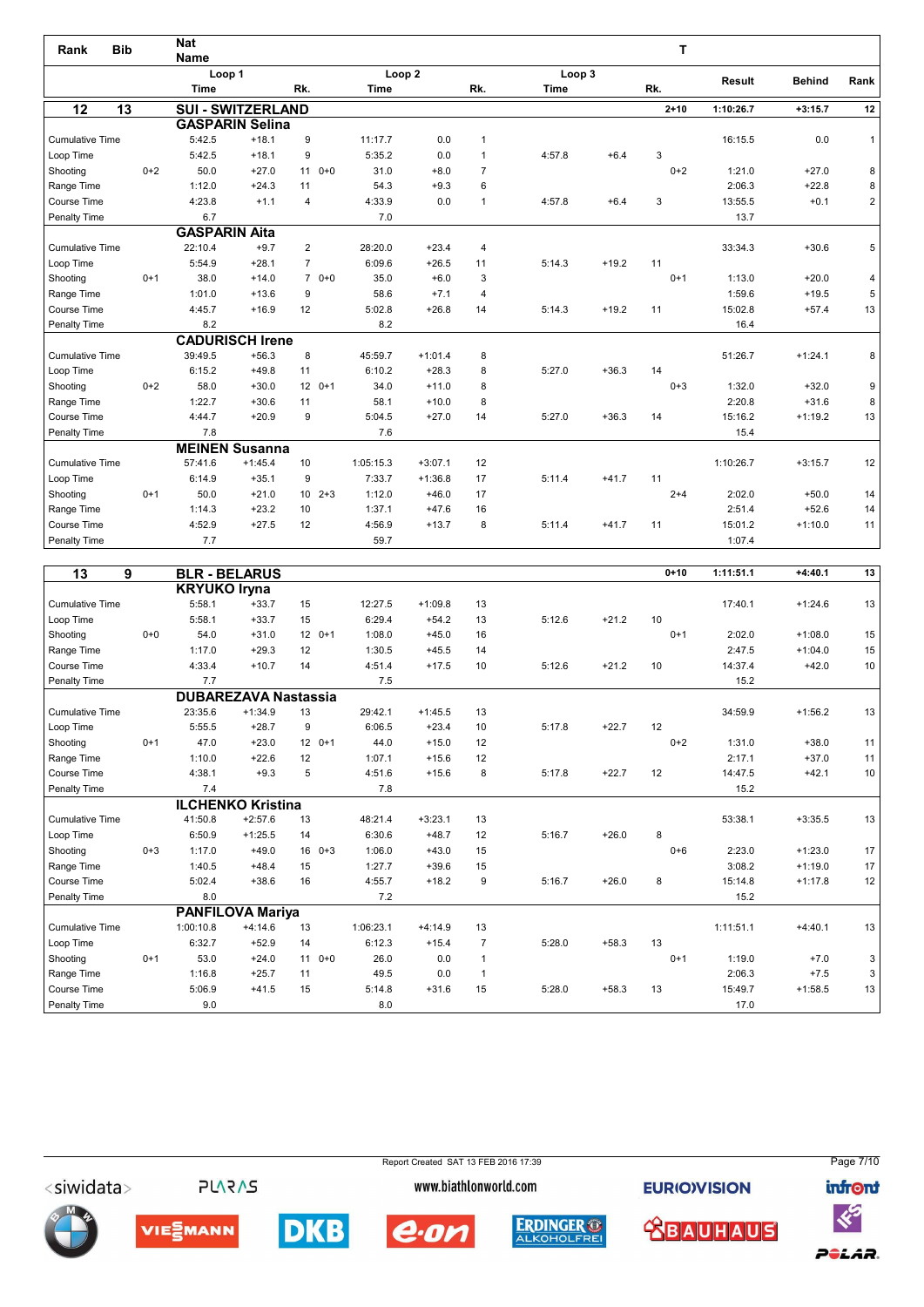| <b>Bib</b><br>Rank     |         | <b>Nat</b>         |                              |              |                   |           |                |             |         | т        |               |               |                |
|------------------------|---------|--------------------|------------------------------|--------------|-------------------|-----------|----------------|-------------|---------|----------|---------------|---------------|----------------|
|                        |         | <b>Name</b>        |                              |              |                   |           |                |             |         |          |               |               |                |
|                        |         |                    | Loop 1                       |              | Loop <sub>2</sub> |           |                | Loop 3      |         |          | <b>Result</b> | <b>Behind</b> | Rank           |
|                        |         | <b>Time</b>        |                              | Rk.          | Time              |           | Rk.            | <b>Time</b> |         | Rk.      |               |               |                |
| 14                     | 17      |                    | <b>ROU - ROMANIA</b>         |              |                   |           |                |             |         | $2 + 15$ | LAP           |               | 14             |
|                        |         | <b>FORIKA Reka</b> |                              |              |                   |           |                |             |         |          |               |               |                |
| <b>Cumulative Time</b> |         | 5:55.0             | $+30.6$                      | 14           | 13:14.7           | $+1:57.0$ | 17             |             |         |          | 19:00.0       | $+2:44.5$     | 17             |
| Loop Time              |         | 5:55.0             | $+30.6$                      | 14           | 7:19.7            | $+1:44.5$ | 17             | 5:45.3      | $+53.9$ | 17       |               |               |                |
| Shooting               | $0+1$   | 42.0               | $+19.0$                      | 8<br>$1 + 3$ | 1:05.0            | $+42.0$   | 13             |             |         | $1 + 4$  | 1:47.0        | $+53.0$       | 13             |
| Range Time             |         | 1:06.1             | $+18.4$                      | 9            | 1:29.5            | $+44.5$   | 13             |             |         |          | 2:35.6        | $+52.1$       | 13             |
| Course Time            |         | 4:41.2             | $+18.5$                      | 17           | 5:16.9            | $+43.0$   | 17             | 5:45.3      | $+53.9$ | 17       | 15:43.4       | $+1:48.0$     | 17             |
| Penalty Time           |         | 7.7                |                              |              | 33.3              |           |                |             |         |          | 41.0          |               |                |
|                        |         | <b>TOFALVI Eva</b> |                              |              |                   |           |                |             |         |          |               |               |                |
| <b>Cumulative Time</b> |         | 25:03.7            | $+3:03.0$                    | 16           | 31:18.3           | $+3:21.7$ | 14             |             |         |          | 36:41.7       | $+3:38.0$     | 14             |
| Loop Time              |         | 6:03.7             | $+36.9$                      | 12           | 6:14.6            | $+31.5$   | 12             | 5:23.4      | $+28.3$ | 14       |               |               |                |
| Shooting               | $0+1$   | 39.0               | $+15.0$                      | $90+1$       | 39.0              | $+10.0$   | $\overline{7}$ |             |         | $0+2$    | 1:18.0        | $+25.0$       | $\overline{7}$ |
| Range Time             |         | 1:00.7             | $+13.3$                      | 8            | 1:02.5            | $+11.0$   | 8              |             |         |          | 2:03.2        | $+23.1$       | $\overline{7}$ |
| Course Time            |         | 4:55.6             | $+26.8$                      | 15           | 5:04.6            | $+28.6$   | 15             | 5:23.4      | $+28.3$ | 14       | 15:23.6       | $+1:18.2$     | 14             |
| Penalty Time           |         | 7.4                |                              |              | 7.5               |           |                |             |         |          | 14.9          |               |                |
|                        |         |                    | <b>PISCORAN Luminita</b>     |              |                   |           |                |             |         |          |               |               |                |
| <b>Cumulative Time</b> |         | 43:08.0            | $+4:14.8$                    | 14           | 49:41.4           | $+4:43.1$ | 14             |             |         |          | 55:09.4       | $+5:06.8$     | 14             |
| Loop Time              |         | 6:26.3             | $+1:00.9$                    | 12           | 6:33.4            | $+51.5$   | 15             | 5:28.0      | $+37.3$ | 16       |               |               |                |
| Shooting               | $0 + 3$ | 1:00.0             | $+32.0$                      | $130+3$      | 59.0              | $+36.0$   | 13             |             |         | $0 + 6$  | 1:59.0        | $+59.0$       | 14             |
| Range Time             |         | 1:23.1             | $+31.0$                      | 12           | 1:23.6            | $+35.5$   | 13             |             |         |          | 2:46.7        | $+57.5$       | 14             |
| Course Time            |         | 4:55.4             | $+31.6$                      | 14           | 5:02.5            | $+25.0$   | 13             | 5:28.0      | $+37.3$ | 16       | 15:25.9       | $+1:28.9$     | 15             |
| Penalty Time           |         | 7.8                |                              |              | 7.3               |           |                |             |         |          | 15.1          |               |                |
|                        |         |                    | <b>CIRSTEA Florina Ioana</b> |              |                   |           |                |             |         |          |               |               |                |
| <b>Cumulative Time</b> |         | 1:01:24.6          | $+5:28.4$                    | 14           | 1:08:54.2         | $+6:46.0$ | 14             |             |         |          | LAP           |               |                |
| Loop Time              |         | 6:15.2             | $+35.4$                      | 10           | 7:29.6            | $+1:32.7$ | 16             |             |         |          |               |               |                |
| Shooting               | $0 + 0$ | 37.0               | $+8.0$                       | 5<br>$1 + 3$ | 1:04.0            | $+38.0$   | 14             |             |         | $1 + 3$  | 1:41.0        | $+29.0$       | 8              |
| Range Time             |         | 59.7               | $+8.6$                       | 5            | 1:28.1            | $+38.6$   | 14             |             |         |          | 2:27.8        | $+29.0$       | 8              |
| Course Time            |         | 5:07.3             | $+41.9$                      | 16           | 5:28.0            | $+44.8$   | 16             |             |         |          |               |               |                |
| Penalty Time           |         | 8.2                |                              |              | 33.5              |           |                |             |         |          | 41.7          |               |                |

| 15                     | 18      |           | <b>LTU - LITHUANIA</b>           |               |           |           |    |        |         | $2 + 16$ | LAP     |           | 15 |
|------------------------|---------|-----------|----------------------------------|---------------|-----------|-----------|----|--------|---------|----------|---------|-----------|----|
|                        |         |           | <b>LESCINSKAITE Gabriele</b>     |               |           |           |    |        |         |          |         |           |    |
| <b>Cumulative Time</b> |         | 6:11.7    | $+47.3$                          | 16            | 12:38.2   | $+1:20.5$ | 15 |        |         |          | 18:01.5 | $+1:46.0$ | 14 |
| Loop Time              |         | 6:11.7    | $+47.3$                          | 16            | 6:26.5    | $+51.3$   | 11 | 5:23.3 | $+31.9$ | 14       |         |           |    |
| Shooting               | $0 + 2$ | 1:06.0    | $+43.0$                          | $0+1$<br>16   | 45.0      | $+22.0$   | 10 |        |         | $0 + 3$  | 1:51.0  | $+57.0$   | 14 |
| Range Time             |         | 1:30.0    | $+42.3$                          | 16            | 1:09.4    | $+24.4$   | 10 |        |         |          | 2:39.4  | $+55.9$   | 14 |
| Course Time            |         | 4:34.4    | $+11.7$                          | 15            | 5:09.7    | $+35.8$   | 16 | 5:23.3 | $+31.9$ | 14       | 15:07.4 | $+1:12.0$ | 16 |
| Penalty Time           |         | 7.3       |                                  |               | 7.4       |           |    |        |         |          | 14.7    |           |    |
|                        |         |           | <b>KOCERGINA Natalija</b>        |               |           |           |    |        |         |          |         |           |    |
| <b>Cumulative Time</b> |         | 24:09.1   | $+2:08.4$                        | 15            | 31:43.2   | $+3:46.6$ | 15 |        |         |          | 37:14.7 | $+4:11.0$ | 15 |
| Loop Time              |         | 6:07.6    | $+40.8$                          | 14            | 7:34.1    | $+1:51.0$ | 16 | 5:31.5 | $+36.4$ | 16       |         |           |    |
| Shooting               | $0+0$   | 39.0      | $+15.0$                          | 9<br>$1 + 3$  | 1:37.0    | $+1:08.0$ | 17 |        |         | $1 + 3$  | 2:16.0  | $+1:23.0$ | 17 |
| Range Time             |         | 1:02.8    | $+15.4$                          | 10            | 1:59.2    | $+1:07.7$ | 17 |        |         |          | 3:02.0  | $+1:21.9$ | 17 |
| Course Time            |         | 4:56.3    | $+27.5$                          | 16            | 4:59.9    | $+23.9$   | 13 | 5:31.5 | $+36.4$ | 16       | 15:27.7 | $+1:22.3$ | 15 |
| Penalty Time           |         | 8.5       |                                  |               | 35.0      |           |    |        |         |          | 43.5    |           |    |
|                        |         |           | <b>RASIMOVICIUTE-BRICE Diana</b> |               |           |           |    |        |         |          |         |           |    |
| <b>Cumulative Time</b> |         | 44:08.8   | $+5:15.6$                        | 15            | 50:40.9   | $+5:42.6$ | 16 |        |         |          | 56:05.9 | $+6:03.3$ | 16 |
| Loop Time              |         | 6:54.1    | $+1:28.7$                        | 15            | 6:32.1    | $+50.2$   | 14 | 5:25.0 | $+34.3$ | 13       |         |           |    |
| Shooting               | $0 + 3$ | 1:24.0    | $+56.0$                          | $170+2$       | 51.0      | $+28.0$   | 10 |        |         | $0 + 5$  | 2:15.0  | $+1:15.0$ | 16 |
| Range Time             |         | 1:50.7    | $+58.6$                          | 17            | 1:16.2    | $+28.1$   | 10 |        |         |          | 3:06.9  | $+1:17.7$ | 16 |
| Course Time            |         | 4:55.8    | $+32.0$                          | 15            | 5:08.3    | $+30.8$   | 16 | 5:25.0 | $+34.3$ | 13       | 15:29.1 | $+1:32.1$ | 16 |
| Penalty Time           |         | 7.6       |                                  |               | 7.6       |           |    |        |         |          | 15.2    |           |    |
|                        |         |           | <b>PAULAUSKAITE Natalija</b>     |               |           |           |    |        |         |          |         |           |    |
| <b>Cumulative Time</b> |         | 1:02:28.4 | $+6:32.2$                        | 15            | 1:09:26.8 | $+7:18.6$ | 15 |        |         |          | LAP     |           |    |
| Loop Time              |         | 6:22.5    | $+42.7$                          | 12            | 6:58.4    | $+1:01.5$ | 13 |        |         |          |         |           |    |
| Shooting               | $0 + 2$ | 53.0      | $+24.0$                          | 11<br>$1 + 3$ | 59.0      | $+33.0$   | 11 |        |         | $1 + 5$  | 1:52.0  | $+40.0$   | 12 |
| Range Time             |         | 1:19.5    | $+28.4$                          | 12            | 1:21.5    | $+32.0$   | 11 |        |         |          | 2:41.0  | $+42.2$   | 12 |
| Course Time            |         | 4:55.3    | $+29.9$                          | 13            | 5:06.0    | $+22.8$   | 12 |        |         |          |         |           |    |
| <b>Penalty Time</b>    |         | 7.7       |                                  |               | 30.9      |           |    |        |         |          | 38.6    |           |    |

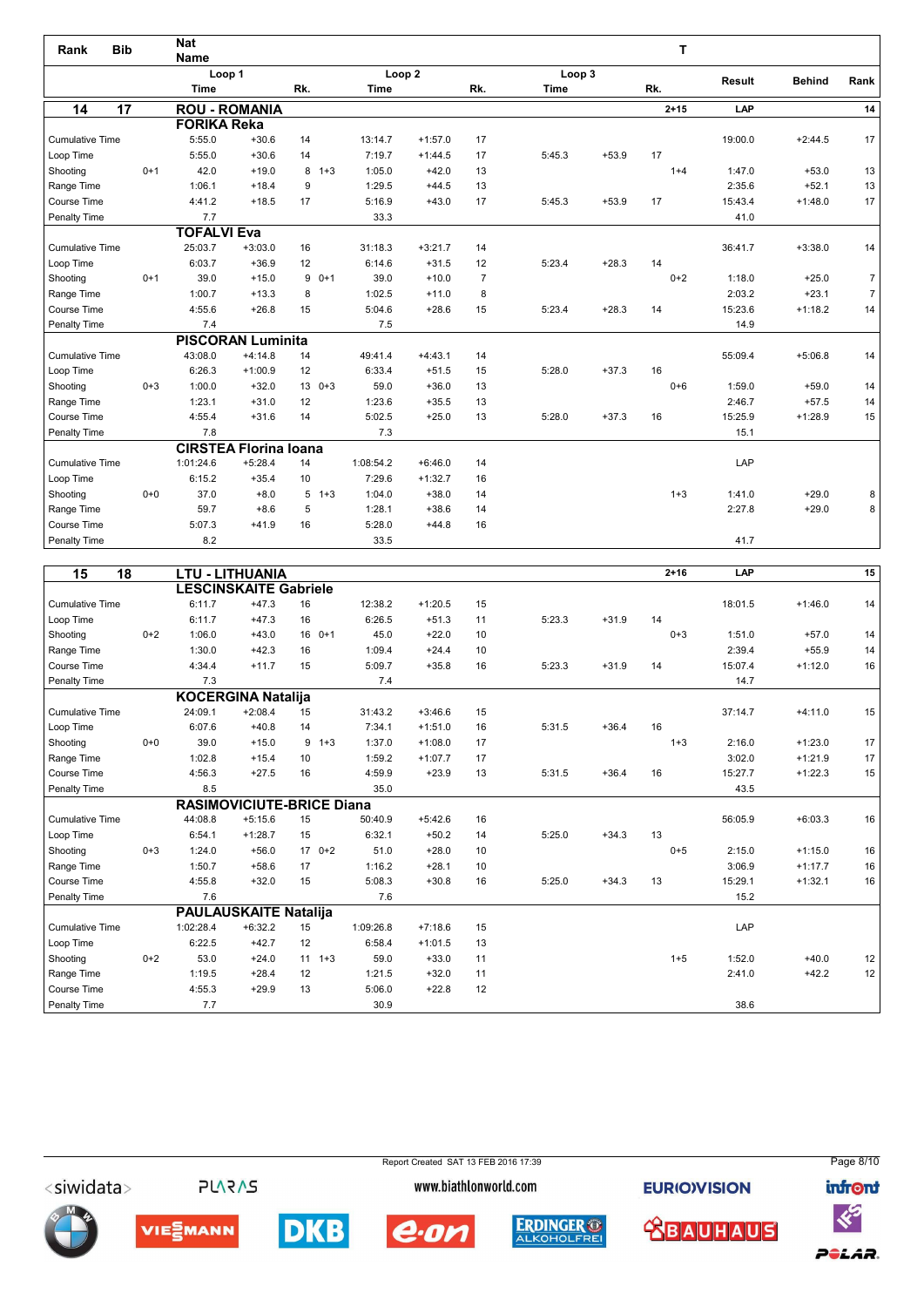| <b>Bib</b><br>Rank     |         | <b>Nat</b>            |                            |                         |                   |           |     |             |         | т        |         |               |      |
|------------------------|---------|-----------------------|----------------------------|-------------------------|-------------------|-----------|-----|-------------|---------|----------|---------|---------------|------|
|                        |         | <b>Name</b><br>Loop 1 |                            |                         | Loop <sub>2</sub> |           |     | Loop 3      |         |          |         |               |      |
|                        |         | <b>Time</b>           |                            | Rk.                     | Time              |           | Rk. | <b>Time</b> |         | Rk.      | Result  | <b>Behind</b> | Rank |
| 16<br>16               |         |                       | <b>BUL - BULGARIA</b>      |                         |                   |           |     |             |         | $6 + 14$ | LAP     |               | 16   |
|                        |         |                       | <b>YORDANOVA Emilia</b>    |                         |                   |           |     |             |         |          |         |               |      |
| <b>Cumulative Time</b> |         | 5:31.0                | $+6.6$                     | 3                       | 12:34.3           | $+1:16.6$ | 14  |             |         |          | 18:03.7 | $+1:48.2$     | 15   |
| Loop Time              |         | 5:31.0                | $+6.6$                     | 3                       | 7:03.3            | $+1:28.1$ | 16  | 5:29.4      | $+38.0$ | 16       |         |               |      |
| Shooting               | $0 + 0$ | 23.0                  | 0.0                        | $1 + 3$<br>$\mathbf{1}$ | 1:07.0            | $+44.0$   | 14  |             |         | $1 + 3$  | 1:30.0  | $+36.0$       | 10   |
| Range Time             |         | 47.7                  | 0.0                        | $\overline{1}$          | 1:34.2            | $+49.2$   | 16  |             |         |          | 2:21.9  | $+38.4$       | 11   |
| Course Time            |         | 4:36.0                | $+13.3$                    | 16                      | 4:55.7            | $+21.8$   | 12  | 5:29.4      | $+38.0$ | 16       | 15:01.1 | $+1:05.7$     | 15   |
| Penalty Time           |         | 7.3                   |                            |                         | 33.4              |           |     |             |         |          | 40.7    |               |      |
|                        |         |                       | <b>POPOVA Stefani</b>      |                         |                   |           |     |             |         |          |         |               |      |
| <b>Cumulative Time</b> |         | 24:01.1               | $+2:00.4$                  | 14                      | 31:46.5           | $+3:49.9$ | 16  |             |         |          | 37:15.9 | $+4:12.2$     | 16   |
| Loop Time              |         | 5:57.4                | $+30.6$                    | 10                      | 7:45.4            | $+2:02.3$ | 17  | 5:29.4      | $+34.3$ | 15       |         |               |      |
| Shooting               | $0 + 0$ | 31.0                  | $+7.0$                     | 5<br>$2+3$              | 1:12.0            | $+43.0$   | 16  |             |         | $2 + 3$  | 1:43.0  | $+50.0$       | 13   |
| Range Time             |         | 54.7                  | $+7.3$                     | 5                       | 1:35.6            | $+44.1$   | 16  |             |         |          | 2:30.3  | $+50.2$       | 13   |
| Course Time            |         | 4:55.4                | $+26.6$                    | 14                      | 5:09.8            | $+33.8$   | 16  | 5:29.4      | $+34.3$ | 15       | 15:34.6 | $+1:29.2$     | 16   |
| Penalty Time           |         | 7.3                   |                            |                         | 1:00.0            |           |     |             |         |          | 1:07.3  |               |      |
|                        |         |                       | <b>STOYANOVA Desislava</b> |                         |                   |           |     |             |         |          |         |               |      |
| <b>Cumulative Time</b> |         | 44:36.1               | $+5:42.9$                  | 17                      | 50:38.0           | $+5:39.7$ | 15  |             |         |          | 55:49.3 | $+5:46.7$     | 15   |
| Loop Time              |         | 7:20.2                | $+1:54.8$                  | 17                      | 6:01.9            | $+20.0$   | 6   | 5:11.3      | $+20.6$ | 6        |         |               |      |
| Shooting               | $2 + 3$ | 1:09.0                | $+41.0$                    | $0+0$<br>14             | 31.0              | $+8.0$    | 5   |             |         | $2 + 3$  | 1:40.0  | $+40.0$       | 11   |
| Range Time             |         | 1:31.1                | $+39.0$                    | 13                      | 55.3              | $+7.2$    | 5   |             |         |          | 2:26.4  | $+37.2$       | 9    |
| Course Time            |         | 4:48.6                | $+24.8$                    | 13                      | 4:59.2            | $+21.7$   | 11  | 5:11.3      | $+20.6$ | 6        | 14:59.1 | $+1:02.1$     | 9    |
| Penalty Time           |         | 1:00.5                |                            |                         | 7.4               |           |     |             |         |          | 1:07.9  |               |      |
|                        |         | <b>KOEVA Dafinka</b>  |                            |                         |                   |           |     |             |         |          |         |               |      |
| <b>Cumulative Time</b> |         | 1:03:21.1             | $+7:24.9$                  | 17                      | 1:10:06.4         | $+7:58.2$ | 16  |             |         |          | LAP     |               |      |
| Loop Time              |         | 7:31.8                | $+1:52.0$                  | 17                      | 6:45.3            | $+48.4$   | 12  |             |         |          |         |               |      |
| Shooting               | $1 + 3$ | 1:22.0                | $+53.0$                    | $16 \t 0+2$             | 59.0              | $+33.0$   | 11  |             |         | $1 + 5$  | 2:21.0  | $+1:09.0$     | 16   |
| Range Time             |         | 1:46.6                | $+55.5$                    | 16                      | 1:24.4            | $+34.9$   | 13  |             |         |          | 3:11.0  | $+1:12.2$     | 16   |
| Course Time            |         | 5:10.5                | $+45.1$                    | 17                      | 5:13.5            | $+30.3$   | 14  |             |         |          |         |               |      |
| Penalty Time           |         | 34.7                  |                            |                         | 7.4               |           |     |             |         |          | 42.1    |               |      |
| 17<br>11               |         | CAN-CANADA            |                            |                         |                   |           |     |             |         | $2 + 12$ | LAP     |               | 17   |

| 17                     | 11      | <b>CAN - CANADA</b> |                            |         |           |           |                |        |           | $2 + 12$ | LAP     |           | 17 |
|------------------------|---------|---------------------|----------------------------|---------|-----------|-----------|----------------|--------|-----------|----------|---------|-----------|----|
|                        |         | <b>KOCHER Zina</b>  |                            |         |           |           |                |        |           |          |         |           |    |
| <b>Cumulative Time</b> |         | 6:35.5              | $+1:11.1$                  | 17      | 13:13.5   | $+1:55.8$ | 16             |        |           |          | 18:29.8 | $+2:14.3$ | 16 |
| Loop Time              |         | 6:35.5              | $+1:11.1$                  | 17      | 6:38.0    | $+1:02.8$ | 15             | 5:16.3 | $+24.9$   | 11       |         |           |    |
| Shooting               | $1 + 3$ | 1:10.0              | $+47.0$                    | $170+2$ | 1:02.0    | $+39.0$   | 12             |        |           | $1 + 5$  | 2:12.0  | $+1:18.0$ | 16 |
| Range Time             |         | 1:35.1              | $+47.4$                    | 17      | 1:27.1    | $+42.1$   | 12             |        |           |          | 3:02.2  | $+1:18.7$ | 17 |
| Course Time            |         | 4:27.5              | $+4.8$                     | 6       | 5:03.7    | $+29.8$   | 15             | 5:16.3 | $+24.9$   | 11       | 14:47.5 | $+52.1$   | 12 |
| Penalty Time           |         | 32.9                |                            |         | 7.2       |           |                |        |           |          | 40.1    |           |    |
|                        |         | <b>LUNDER Emma</b>  |                            |         |           |           |                |        |           |          |         |           |    |
| <b>Cumulative Time</b> |         | 25:32.6             | $+3:31.9$                  | 17      | 32:00.0   | $+4:03.4$ | 17             |        |           |          | 37:31.8 | $+4:28.1$ | 17 |
| Loop Time              |         | 7:02.8              | $+1:36.0$                  | 17      | 6:27.4    | $+44.3$   | 14             | 5:31.8 | $+36.7$   | 17       |         |           |    |
| Shooting               | $1 + 3$ | 1:00.0              | $+36.0$                    | $150+1$ | 43.0      | $+14.0$   | 11             |        |           | $1 + 4$  | 1:43.0  | $+50.0$   | 13 |
| Range Time             |         | 1:23.6              | $+36.2$                    | 15      | 1:07.0    | $+15.5$   | 11             |        |           |          | 2:30.6  | $+50.5$   | 14 |
| Course Time            |         | 5:05.8              | $+37.0$                    | 17      | 5:12.8    | $+36.8$   | 17             | 5:31.8 | $+36.7$   | 17       | 15:50.4 | $+1:45.0$ | 17 |
| Penalty Time           |         | 33.4                |                            |         | 7.6       |           |                |        |           |          | 41.0    |           |    |
|                        |         |                     | <b>VAILLANCOURT Audrey</b> |         |           |           |                |        |           |          |         |           |    |
| <b>Cumulative Time</b> |         | 44:33.3             | $+5:40.1$                  | 16      | 50:49.9   | $+5:51.6$ | 17             |        |           |          | 56:41.2 | $+6:38.6$ | 17 |
| Loop Time              |         | 7:01.5              | $+1:36.1$                  | 16      | 6:16.6    | $+34.7$   | 9              | 5:51.3 | $+1:00.6$ | 17       |         |           |    |
| Shooting               | $0 + 0$ | 33.0                | $+5.0$                     | $30+0$  | 29.0      | $+6.0$    | 3              |        |           | $0+0$    | 1:02.0  | $+2.0$    | 2  |
| Range Time             |         | 1:45.0              | $+52.9$                    | 16      | 54.5      | $+6.4$    | $\overline{4}$ |        |           |          | 2:39.5  | $+50.3$   | 12 |
| Course Time            |         | 5:08.7              | $+44.9$                    | 17      | 5:14.4    | $+36.9$   | 17             | 5:51.3 | $+1:00.6$ | 17       | 16:14.4 | $+2:17.4$ | 17 |
| Penalty Time           |         | 7.8                 |                            |         | 7.7       |           |                |        |           |          | 15.5    |           |    |
|                        |         |                     | <b>YUNGBLUT Erin</b>       |         |           |           |                |        |           |          |         |           |    |
| <b>Cumulative Time</b> |         | 1:03:07.2           | $+7:11.0$                  | 16      | 1:10:27.8 | $+8:19.6$ | 17             |        |           |          | LAP     |           |    |
| Loop Time              |         | 6:26.0              | $+46.2$                    | 13      | 7:20.6    | $+1:23.7$ | 15             |        |           |          |         |           |    |
| Shooting               | $0 + 1$ | 53.0                | $+24.0$                    | $110+2$ | 1:11.0    | $+45.0$   | 16             |        |           | $0 + 3$  | 2:04.0  | $+52.0$   | 15 |
| Range Time             |         | 1:21.1              | $+30.0$                    | 13      | 1:39.2    | $+49.7$   | 17             |        |           |          | 3:00.3  | $+1:01.5$ | 15 |
| Course Time            |         | 4:57.1              | $+31.7$                    | 14      | 5:33.9    | $+50.7$   | 17             |        |           |          |         |           |    |
| <b>Penalty Time</b>    |         | 7.8                 |                            |         | 7.5       |           |                |        |           |          | 15.3    |           |    |